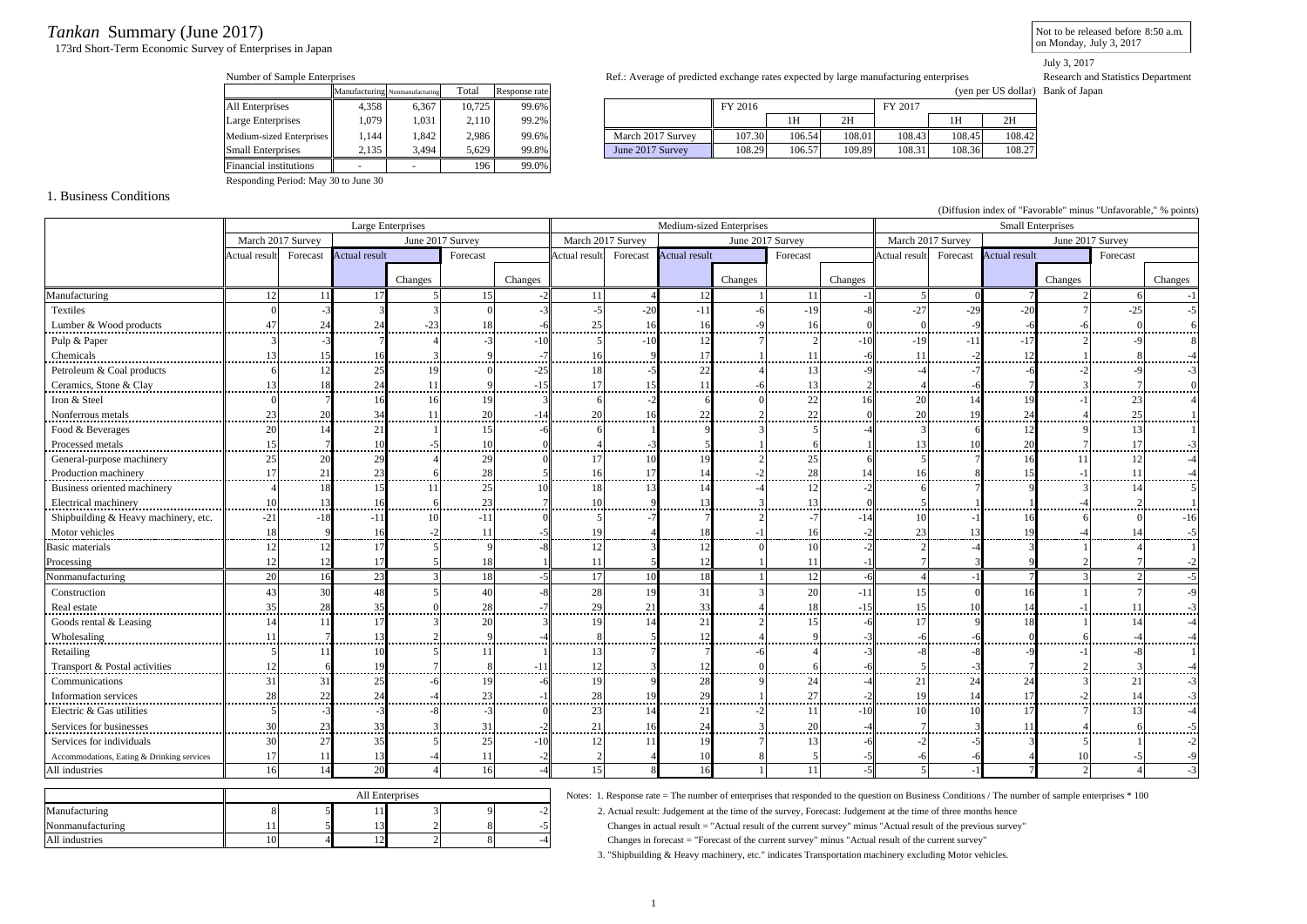## 1. Business Conditions (Continued)

## $\langle \text{Ref.} \rangle$  Percentage share of the number of respondents choosing each alternative (%, % points)

|                                                       |                      |                             |                      |                      |                                 |                                         | (1, 0, 1, 0, 0)  |                                 |                      |
|-------------------------------------------------------|----------------------|-----------------------------|----------------------|----------------------|---------------------------------|-----------------------------------------|------------------|---------------------------------|----------------------|
|                                                       |                      | March 2017 Survey           |                      |                      |                                 |                                         | June 2017 Survey |                                 |                      |
|                                                       |                      | Actual result               |                      |                      | <b>Actual result</b>            |                                         |                  | Forecast                        |                      |
| 1. Favorable<br>2. Not so favorable<br>3. Unfavorable | Large<br>Enterprises | Medium-sized<br>Enterprises | Small<br>Enterprises | Large<br>Enterprises | Medium-<br>sized<br>Enterprises | Small<br><b>Enterprises</b> Enterprises | Large            | Medium-<br>sized<br>Enterprises | Small<br>Enterprises |
| Manufacturing                                         | 12                   |                             |                      | 17                   | 12                              |                                         | 15               | 11                              | n                    |
|                                                       | 19                   | 23                          | 23                   | 22                   | 22                              | 24                                      | 19               | 19                              | 20                   |
|                                                       | 74                   | 65                          | 59                   | 73                   | 68                              | 59                                      | 77               | 73                              | 66                   |
|                                                       |                      | 12                          | 18                   |                      | 10                              | 17                                      |                  |                                 | 14                   |
| Nonmanufacturing                                      | 20                   | 17                          |                      | 23                   | 18                              |                                         | 18               | 12                              |                      |
| 1. Favorable                                          | 25                   | 24                          | 20                   | 26                   | 25                              | 21                                      | 21               | 19                              | 16                   |
| 2. Not so favorable                                   | 70                   | 69                          | 64                   | 71                   | 68                              | 65                                      | 76               | 74                              | 70                   |
| 3. Unfavorable                                        |                      |                             | 16                   |                      |                                 | 14                                      |                  |                                 | 14                   |

(Note) Business Conditions DI = Diffusion index of "Favorable" minus "Unfavorable"

### 2. Supply and Demand Conditions, Inventories, and Prices

|                                                          |                        |                   |          |        |                   |          | (% points) |                                                         |                        |                   |          |        |                          |          | (% points) |
|----------------------------------------------------------|------------------------|-------------------|----------|--------|-------------------|----------|------------|---------------------------------------------------------|------------------------|-------------------|----------|--------|--------------------------|----------|------------|
|                                                          |                        |                   |          |        | Large Enterprises |          |            |                                                         |                        |                   |          |        | <b>Small Enterprises</b> |          |            |
|                                                          |                        | March 2017 Survey |          |        | June 2017 Survey  |          |            |                                                         |                        | March 2017 Survey |          |        | June 2017 Survey         |          |            |
|                                                          |                        | Actual            | Forecast | Actual |                   | Forecast |            |                                                         |                        | Actual            | Forecast | Actual |                          | Forecast |            |
|                                                          |                        | result            |          | result | Changes           |          | Changes    |                                                         |                        | result            |          | result | Changes                  |          | Changes    |
| Domestic Supply & Demand Conditions for Products         | Manufacturing          |                   |          |        |                   |          |            | Domestic Supply & Demand Conditions for Products        | Manufacturing          | $-19$             | $-22$    |        |                          | $-19$    | $-1$       |
| and Services:                                            | Basic materials        | -11               | -11      |        |                   | - 11     |            | and Services:                                           | <b>Basic</b> materials | $-25$             | $-28$    |        |                          | $-24$    |            |
| Diffusion index of "Excess demand" minus "Excess supply" | Processing             |                   |          |        |                   |          |            | Diffusion index of "Excess demand" minus "Excess supply | Processing             | $-15$             | -18      |        |                          |          | $-2$       |
|                                                          | Nonmanufacturing       | -11               | -11      |        |                   | -1       |            |                                                         | Nonmanufacturing       | $-17$             | $-19$    |        |                          | $-18$    |            |
| Overseas Supply & Demand Conditions for Products:        | Manufacturing          |                   |          |        |                   |          |            | Overseas Supply & Demand Conditions for Products:       | Manufacturing          | $-12$             | $-12$    |        |                          | $-11$    |            |
| Diffusion index of "Excess demand" minus "Excess supply" | <b>Basic</b> materials |                   |          |        |                   |          |            | Diffusion index of "Excess demand" minus "Excess supply | <b>Basic</b> materials | $-18$             | $-18$    |        |                          |          |            |
|                                                          | Processing             |                   |          |        |                   |          |            |                                                         | Processing             |                   |          |        |                          |          |            |
|                                                          |                        |                   |          |        |                   |          |            |                                                         |                        |                   |          |        |                          |          |            |
| Inventory Level of Finished Goods & Merchandise:         | Manufacturing          |                   |          |        |                   |          |            | Inventory Level of Finished Goods & Merchandise:        | Manufacturing          |                   |          |        |                          |          |            |
| Diffusion index of "Excessive or somewhat excessive"     | <b>Basic</b> materials |                   |          |        |                   |          |            | Diffusion index of "Excessive or somewhat excessive"    | Basic materials        |                   |          |        |                          |          |            |
| minus "Insufficient or somewhat insufficient"            | Processing             |                   |          |        |                   |          |            | minus "Insufficient or somewhat insufficient"           | Processing             |                   |          |        |                          |          |            |
| Wholesalers' Inventory Level:                            | Manufacturing          |                   |          |        |                   |          |            | Wholesalers' Inventory Level:                           | Manufacturing          | 15                |          |        |                          |          |            |
| Diffusion index of "Excessive or somewhat excessive"     | Basic materials        |                   |          |        |                   |          |            | Diffusion index of "Excessive or somewhat excessive"    | <b>Basic</b> materials | 20                |          |        |                          |          |            |
| minus "Insufficient or somewhat insufficient"            | Processing             |                   |          |        |                   |          |            | minus "Insufficient or somewhat insufficient"           | Processing             |                   |          |        |                          |          |            |
|                                                          |                        |                   |          |        |                   |          |            |                                                         |                        |                   |          |        |                          |          |            |
|                                                          | Manufacturing          |                   |          |        |                   |          |            |                                                         | Manufacturing          |                   |          |        |                          |          |            |
| Change in Output Prices:                                 | <b>Basic</b> materials |                   |          |        |                   |          |            | Change in Output Prices:                                | <b>Basic</b> materials |                   |          |        |                          |          |            |
| Diffusion index of "Rise" minus "Fall"                   | Processing             |                   |          |        |                   |          |            | Diffusion index of "Rise" minus "Fall"                  | Processing             |                   |          |        |                          |          |            |
|                                                          | Nonmanufacturing       |                   |          |        |                   |          |            |                                                         | Nonmanufacturing       |                   |          |        |                          |          |            |
|                                                          | Manufacturing          |                   |          |        |                   |          |            |                                                         | Manufacturing          | 24                | 33       |        |                          | 31       |            |
| Change in Input Prices:                                  | Basic materials        | 26                |          |        | -12               |          |            | Change in Input Prices:                                 | <b>Basic</b> materials | 27                | 33       |        |                          | 31       |            |
| Diffusion index of "Rise" minus "Fall'                   | Processing             |                   |          |        |                   |          |            | Diffusion index of "Rise" minus "Fall"                  | Processing             |                   |          |        |                          |          |            |
|                                                          | Nonmanufacturing       |                   |          |        |                   |          |            |                                                         | Nonmanufacturing       |                   |          |        |                          |          |            |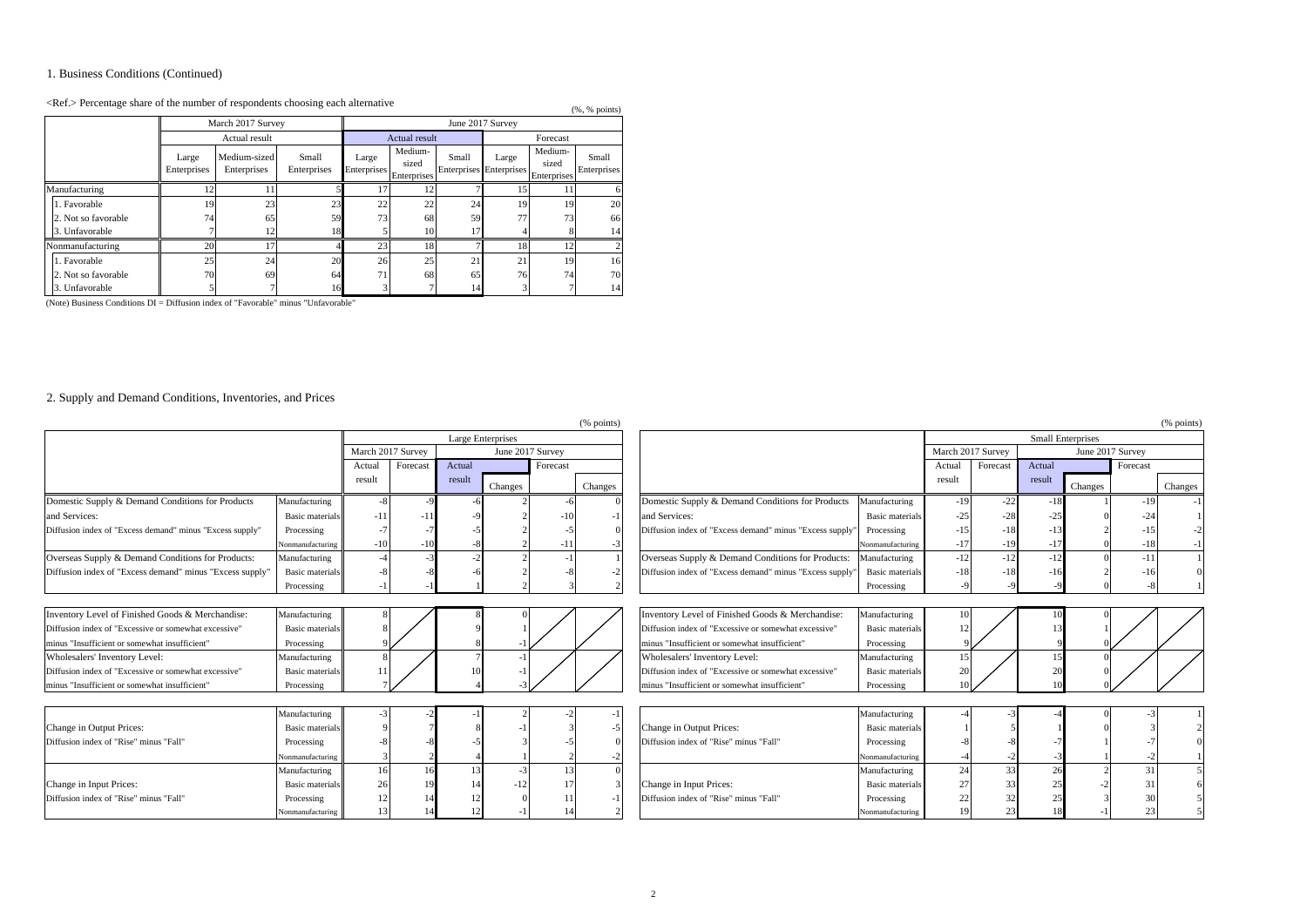### 3. Sales and Current Profits

| Sales                    |                       |        |               |            | (Year-to-year % change) |           |           |               |            |               |                                                                                               | (Year-to-year % change) |
|--------------------------|-----------------------|--------|---------------|------------|-------------------------|-----------|-----------|---------------|------------|---------------|-----------------------------------------------------------------------------------------------|-------------------------|
|                          |                       | FY2016 |               | FY2017     |                         | 1H FY2016 | 2H FY2016 |               | 1H FY2017  |               | 2H FY2017                                                                                     |                         |
|                          |                       |        | Revision rate | (Forecast) | Revision rate           |           |           | Revision rate | (Forecast) | Revision rate | (Forecast)                                                                                    | Revision rate           |
|                          | Manufacturing         | $-2.9$ | 0.5           | 2.4        | 1.4                     | $-6.1$    | 0.2       | 1.0           | 3.2        | 1.5           | 1.7                                                                                           | 1.4                     |
|                          | <b>Domestic Sales</b> | $-1.5$ | 0.8           | 2.9        | 2.0                     | $-4.0$    | 0.9       | 1.4           | 3.9        | 1.9           | 2.1                                                                                           | 2.0                     |
| Large Enterprises        | <b>Exports</b>        | $-6.1$ | $-0.4$        | 1.1        | 0.1                     | $-10.7$   | $-1.5$    | $-0.1$        | 1.7        | 0.4           | 0.6                                                                                           | $-0.1$                  |
|                          | Nonmanufacturing      | $-3.8$ | 1.3           | 2.6        | 2.5                     | $-6.9$    | $-0.6$    | 1.4           | 3.5        | 3.1           | 1.8                                                                                           | 1.9                     |
|                          | All industries        | $-3.4$ | 0.9           | 2.5        | 2.1                     | $-6.6$    | $-0.3$    | 1.2           | 3.4        | 2.4           | $\overline{\phantom{a}}$<br>1.1<br>2.6<br>1.9<br>2.1<br>0.6<br>$-1.2$<br>$-0.8$<br>1.6<br>0.9 | 1.7                     |
| Medium-sized             | Manufacturing         | 0.1    | 0.3           | 2.8        | 0.7                     | $-1.2$    | 1.3       | 0.5           | 3.1        | 0.7           |                                                                                               | 0.7                     |
| Enterprises              | Nonmanufacturing      | 0.9    | 0.5           | 2.6        | 0.5                     | 0.0       | 1.8       | 1.0           | 3.2        | 0.4           |                                                                                               | 0.5                     |
|                          | All industries        | 0.7    | 0.5           | 2.6        | 0.5                     | $-0.3$    | 1.7       | 0.9           | 3.2        | 0.5           |                                                                                               | 0.6                     |
|                          | Manufacturing         | $-0.3$ | 0.5           | 1.8        | 1.0                     | $-1.9$    | 1.2       | 1.0           | 3.0        | 0.8           |                                                                                               | 1.2                     |
| <b>Small Enterprises</b> | Nonmanufacturing      | 0.8    | 1.3           | 0.2        | 1.5                     | $-0.3$    | 1.9       | 2.2           | 1.7        | 1.3           |                                                                                               | 1.7                     |
|                          | All industries        | 0.6    | 1. .          | 0.5        | 1.4                     | $-0.7$    | 1.7       | 1.9           | 2.0        | 1.1           |                                                                                               | 1.6                     |
|                          | Manufacturing         | $-2.0$ | 0.5           | 2.3        | 1.2                     | $-4.6$    | 0.5       | 0.9           | 3.2        | 1.2           |                                                                                               | 1.3                     |
| All Enterprises          | Nonmanufacturing      | $-1.2$ | $1.1\,$       | 1.8        | $\overline{ }$          | $-3.3$    | 0.7       | 1.6           | 2.9        | 1.8           |                                                                                               | 1.5                     |
|                          | All industries        | $-1.5$ | 0.9           | 2.0        | 1.5                     | $-3.7$    | 0.7       | 1.3           | 3.0        | 1.6           |                                                                                               | 1.4                     |

|                          |                       | FY2016 |               | FY2017     |               | 1H FY2016 | 2H FY2016 |               | 1H FY2017  |               | 2H FY2017  |               |
|--------------------------|-----------------------|--------|---------------|------------|---------------|-----------|-----------|---------------|------------|---------------|------------|---------------|
|                          |                       |        | Revision rate | (Forecast) | Revision rate |           |           | Revision rate | (Forecast) | Revision rate | (Forecast) | Revision rate |
|                          | Manufacturing         | $-2.9$ | 0.5           | 2.4        | 1.4           | $-6.1$    | 0.2       | 1.0           | 3.2        | 1.5           | 1.7        | 1.4           |
|                          | <b>Domestic Sales</b> | $-1.5$ | 0.8           | 2.9        | 2.0           | $-4.0$    | 0.9       | 1.4           | 3.9        | 1.9           | 2.1        | 2.0           |
| Large Enterprises        | <b>Exports</b>        | $-6.1$ | $-0.4$        | 1.1        | 0.1           | $-10.7$   | $-1.5$    | $-0.1$        | 1.7        | 0.4           | 0.6        | $-0.1$        |
|                          | Nonmanufacturing      | $-3.8$ | 1.3           | 2.6        | 2.5           | $-6.9$    | $-0.6$    | 1.4           | 3.5        | 3.1           | 1.8        | 1.9           |
|                          | All industries        | $-3.4$ | 0.9           | 2.5        | 2.1           | $-6.6$    | $-0.3$    | 1.4           | 3.4        | 2.4           | 1.7        | 1.7           |
| Medium-sized             | Manufacturing         | 0.1    | 0.3           | 2.8        | 0.7           | $-1.2$    | 1.3       | 0.5           | 3.1        | 0.7           | 2.6        | 0.7           |
| Enterprises              | Nonmanufacturing      | 0.9    | 0.5           | 2.6        | 0.5           | 0.0       | 1.8       | $1.0\,$       | 3.2        | 0.4           | 1.9        | 0.5           |
|                          | All industries        | 0.7    | 0.5           | 2.6        | 0.5           | $-0.3$    |           | 0.9           | 3.2        | 0.5           | 2.1        | 0.6           |
|                          | Manufacturing         | $-0.3$ | 0.5           | $1.8 -$    | 1.0           | $-1.9$    | 1.4       | 1.0           | 3.0        | 0.8           | 0.6        | 1.2           |
| <b>Small Enterprises</b> | Nonmanufacturing      | 0.8    | 1.3           | 0.2        | 1.5           | $-0.3$    | 1.9       | 2.2           | 1.7        | 1.3           | $-1.2$     | 1.7           |
|                          | All industries        | 0.6    | 1.1           | 0.5        | 1.4           | $-0.7$    |           | 1.9           | 2.0        |               | $-0.8$     | 1.6           |
|                          | Manufacturing         | $-2.0$ | 0.5           | 2.3        | 1.2           | $-4.6$    | 0.5       | 0.9           | 3.2        | 1.2           | 1.6        | 1.3           |
| All Enterprises          | Nonmanufacturing      | $-1.2$ | 1.1           | 1.8        | 1.7           | $-3.3$    | 0.7       | $1.6^{\circ}$ | 2.9        | 1.8           | 0.9        | 1.5           |
|                          | All industries        | $-1.5$ | 0.9           | 2.0        | 1.5           | $-3.7$    | 0.7       | 1.3           | 3.0        | 1.6           | 1.1        | 1.4           |

(Note) Revision rates are calculated as the percentage change of the figures between the current and the previous survey.

| <b>Current Profits</b>   |                  |        |               |            | (Year-to-year % change) |           |           |               |            |               |                                        | (Year-to-year % change) |
|--------------------------|------------------|--------|---------------|------------|-------------------------|-----------|-----------|---------------|------------|---------------|----------------------------------------|-------------------------|
|                          |                  | FY2016 |               | FY2017     |                         | 1H FY2016 | 2H FY2016 |               | 1H FY2017  |               | 2H FY2017                              |                         |
|                          |                  |        | Revision rate | (Forecast) | Revision rate           |           |           | Revision rate | (Forecast) | Revision rate | (Forecast)                             | Revision rate           |
|                          | Manufacturing    | $-0.5$ | 12.4          | $-3.3$     | 8.9                     | $-25.8$   | 33.1      | 22.0          | 8.2        | 5.0           | $-11.9$                                | 12.7                    |
|                          | Basic materials  | 8.1    | 12.7          | 1.5        | 14.3                    | $-21.4$   | 46.8      | 23.6          | 22.1       | 14.3          | $-13.0$                                | 14.4                    |
| Large Enterprises        | Processing       | $-3.9$ | 12.2          | $-5.5$     | 6.5                     | $-27.6$   | 27.7      | 21.2          | 2.3        | 0.9           | $-11.3$                                | 11.9                    |
|                          | Nonmanufacturing | 5.7    | 9.8           | $-2.7$     | 7.0                     | $-2.6$    | 16.4      | 18.1          | $-2.5$     | 2.4           | $-2.9$                                 | 12.4                    |
|                          | All industries   | 2.8    | 11.0          | $-3.0$     | 7.8                     | $-13.7$   | 24.3      | 20.0          | 1.9        | 3.5           | $-7.4$                                 | 12.5                    |
| Medium-sized             | Manufacturing    | 0.5    | 0.4           | $-1.1$     | $-0.5$                  | $-8.0$    | 8.6       | 0.5           | $-0.9$     | $-1.5$        | $-1.2$                                 | 0.3                     |
| Enterprises              | Nonmanufacturing | 9.2    | 6.3           | $-5.9$     | 0.4                     | 9.9       | 8.7       | 9.9           | $-8.8$     | $-2.1$        | $-3.6$                                 | 2.2                     |
|                          | All industries   | 6.4    | 4.5           | $-4.4$     | 0.1                     | 3.7       | 8.6       | 6.9           | $-6.4$     | $-1.9$        | $-2.9$                                 | 1.6                     |
|                          | Manufacturing    | 16.4   | 6.5           | $-3.4$     | 1.9                     | 0.6       | 32.1      | 11.2          | 5.2        | 2.4           | $-9.9$                                 | 1.6                     |
| <b>Small Enterprises</b> | Nonmanufacturing | 5.8    | 6.4           | $-9.5$     | 3.0                     | 7.3       | 4.6       | 11.9          | $-8.7$     | 1.3           | $-10.3$                                | 4.5                     |
|                          | All industries   | 8.3    | 6.4           | $-8.0$     | 2.7                     | 5.6       | 10.7      | 11.7          | $-5.3$     |               | $-10.2$<br>$-10.4$<br>$-5.0$<br>$-7.3$ | 3.7                     |
|                          | Manufacturing    | 1.6    | 10.0          | $-3.1$     | 6.7                     | $-21.2$   | 29.6      | 17.6          | 6.7        | 3.9           |                                        | 9.4                     |
| All Enterprises          | Nonmanufacturing | 6.4    | 8.3           | $-5.0$     | 4.7                     | 1.5       | 11.4      | 14.7          | $-5.0$     | 1.4           |                                        | 8.1                     |
|                          | All industries   | 4.4    | 9.0           | $-4.2$     | 5.5                     | $-8.1$    | 18.4      | 15.9          | $-0.8$     | 2.4           | 1.6                                    | 8.6                     |

|                          |                  | FY2016 |               | FY2017     |               | 1H FY2016 | 2H FY2016 |               | 1H FY2017  |               | 2H FY2017  |               |
|--------------------------|------------------|--------|---------------|------------|---------------|-----------|-----------|---------------|------------|---------------|------------|---------------|
|                          |                  |        | Revision rate | (Forecast) | Revision rate |           |           | Revision rate | (Forecast) | Revision rate | (Forecast) | Revision rate |
|                          | Manufacturing    | $-0.5$ | 12.4          | $-3.3$     | 8.9           | $-25.8$   | 33.1      | 22.0          | 8.2        | 5.0           | $-11.9$    | 12.7          |
|                          | Basic materials  | 8.1    | 12.7          | 1.5        | 14.3          | $-21.4$   | 46.8      | 23.6          | 22.1       | 14.3          | $-13.0$    | 14.4          |
| Large Enterprises        | Processing       | $-3.9$ | 12.2          | $-5.5$     | 6.5           | $-27.6$   | 27.7      | 21.2          | 2.3        | 0.9           | $-11.3$    | 11.9          |
|                          | Nonmanufacturing | 5.7    | 9.8           | $-2.7$     | 7.0           | $-2.6$    | 16.4      | 18.1          | $-2.5$     | 2.4           | $-2.9$     | 12.4          |
|                          | All industries   | 2.8    | 11.0          | $-3.0$     | 7.8           | $-13.7$   | 24.3      | 20.0          | 1.9        | 3.5           | $-7.4$     | 12.5          |
| Medium-sized             | Manufacturing    | 0.5    | 0.4           | $-1.1$     | $-0.5$        | $-8.0$    | 8.6       | 0.5           | $-0.9$     | $-1.5$        | $-1.2$     | 0.3           |
| Enterprises              | Nonmanufacturing | 9.2    | 6.3           | $-5.9$     | 0.4           | 9.9       | 8.7       | 9.9           | $-8.8$     | $-2.1$        | $-3.6$     | 2.2           |
|                          | All industries   | 6.4    | 4.5           | $-4.4$     | 0.1           | 3.7       | 8.6       | 6.9           | $-6.4$     | $-1.9$        | $-2.9$     | 1.6           |
|                          | Manufacturing    | 16.4   | 6.5           | $-3.4$     | 1.9           | 0.6       | 32.1      | 11.2          | 5.2        | 2.4           | $-9.9$     | 1.6           |
| <b>Small Enterprises</b> | Nonmanufacturing | 5.8    | 6.4           | $-9.5$     | 3.0           | 7.3       | 4.6       | 11.9          | $-8.7$     | 1.3           | $-10.3$    | 4.5           |
|                          | All industries   | 8.3    | 6.4           | $-8.0$     | 2.7           | 5.6       | 10.7      | 11.7          | $-5.3$     | 1.6           | $-10.2$    | 3.7           |
|                          | Manufacturing    | 1.6    | 10.0          | $-3.1$     | 6.7           | $-21.2$   | 29.6      | 17.6          | 6.7        | 3.9           | $-10.4$    | 9.4           |
| All Enterprises          | Nonmanufacturing | 6.4    | 8.3           | $-5.0$     | 4.7           | 1.5       | 11.4      | 14.7          | $-5.0$     | 1.4           | $-5.0$     | 8.1           |
|                          | All industries   | 4.4    | 9.0           | $-4.2$     | 5.5           | $-8.1$    | 18.4      | 15.9          | $-0.8$     | 2.4           | $-7.3$     | 8.6           |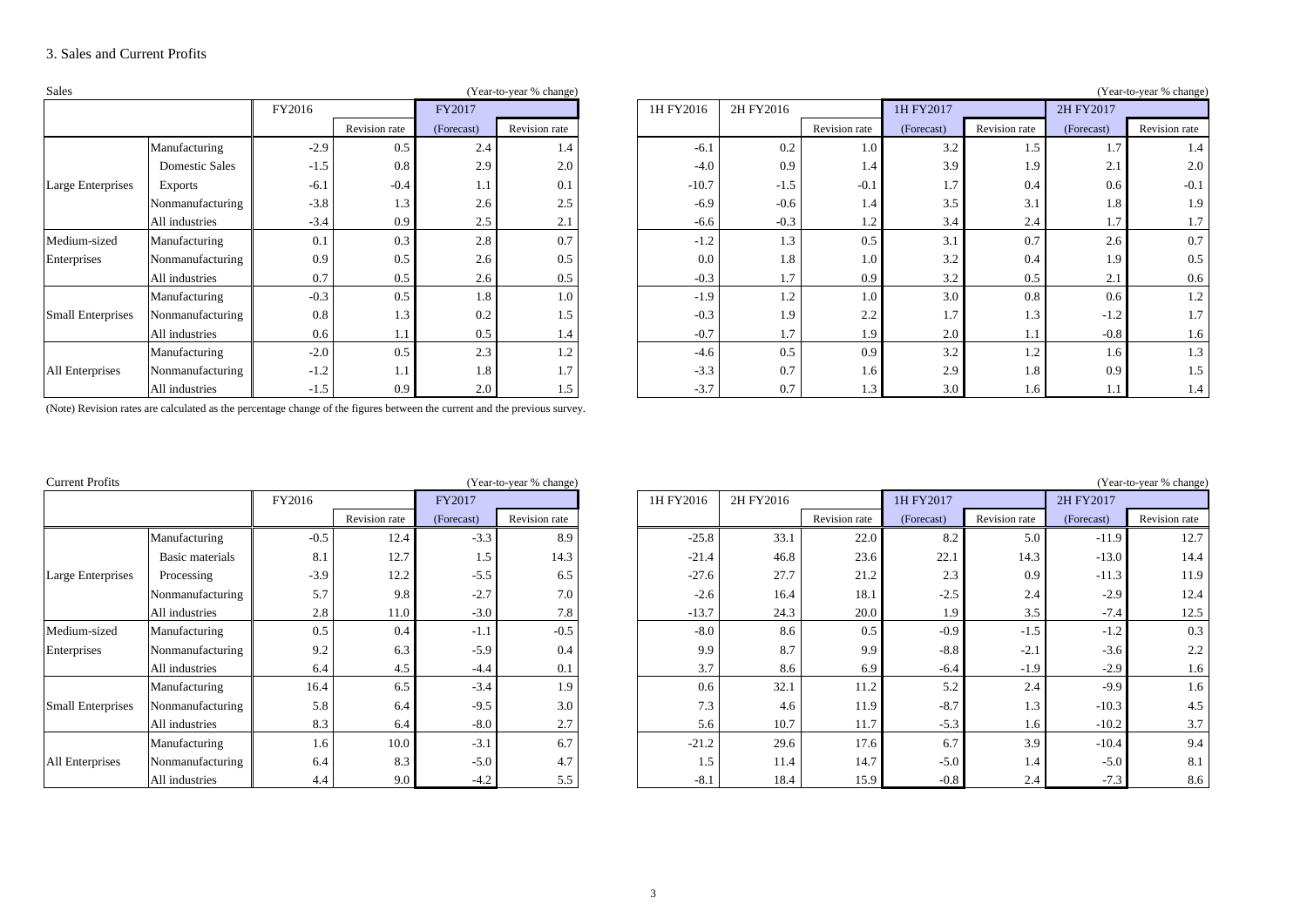## 3. Sales and Current Profits (Continued)

| Ratio of Current Profit to Sales |                  |        |         |            | $(\%$ , % points) |           |           |         | (%, % points) |         |            |         |  |  |  |
|----------------------------------|------------------|--------|---------|------------|-------------------|-----------|-----------|---------|---------------|---------|------------|---------|--|--|--|
|                                  |                  | FY2016 |         | FY2017     |                   | 1H FY2016 | 2H FY2016 |         | 1H FY2017     |         | 2H FY2017  |         |  |  |  |
|                                  |                  |        | Changes | (Forecast) | Changes           |           |           | Changes | (Forecast)    | Changes | (Forecast) | Changes |  |  |  |
|                                  | Manufacturing    | 7.33   | 0.78    | 6.92       | 0.48              | 6.52      | 8.06      | 1.38    | 6.84          | 0.23    | 6.99       | 0.70    |  |  |  |
| Large Enterprises                | Nonmanufacturing | 5.87   | 0.45    | 5.57       | 0.23              | 6.35      | 5.44      | 0.77    | 5.98          | $-0.04$ | 5.18       | 0.48    |  |  |  |
| Medium-sized                     | All industries   | 6.47   | 0.59    | 6.12       | 0.33              | 6.42      | 6.51      | 1.02    | 6.33          | 0.07    | 5.92       | 0.57    |  |  |  |
|                                  | Manufacturing    | 5.12   | 0.01    | 4.92       | $-0.06$           | 4.74      | 5.47      | 0.00    | 4.55          | $-0.10$ | 5.27       | $-0.02$ |  |  |  |
| Enterprises                      | Nonmanufacturing | 3.55   | 0.19    | 3.26       | 0.00              | 3.25      | 3.83      | 0.31    | 2.87          | $-0.07$ | 3.62       | 0.06    |  |  |  |
|                                  | All industries   | 3.91   | 0.15    | 3.64       | $-0.02$           | 3.59      | 4.20      | 0.24    | 3.26          | $-0.07$ | 4.00       | 0.05    |  |  |  |
|                                  | Manufacturing    | 4.60   | 0.26    | 4.37       | 0.04              | 4.10      | 5.06      | 0.46    | 4.19          | 0.06    | 4.54       | 0.02    |  |  |  |
| <b>Small Enterprises</b>         | Nonmanufacturing | 3.66   | 0.18    | 3.30       | 0.04              | 3.52      | 3.78      | 0.33    | 3.17          | 0.00    | 3.43       | 0.09    |  |  |  |
|                                  | All industries   | 3.86   | 0.19    | 3.53       | 0.04              | 3.65      | 4.05      | 0.36    | 3.39          | 0.01    | 3.67       | 0.08    |  |  |  |
|                                  | Manufacturing    | 6.48   | 0.56    | 6.14       | 0.31              | 5.79      | 7.12      | 1.01    | 5.99          | 0.15    | 6.28       | 0.47    |  |  |  |
| All Enterprises                  | Nonmanufacturing | 4.62   | 0.31    | 4.31       | 0.13              | 4.72      | 4.52      | 0.51    | 4.36          | $-0.02$ | 4.26       | 0.26    |  |  |  |
|                                  | All industries   | 5.21   | 0.39    | 4.89       | 0.19              | 5.06      | 5.34      | 0.67    | 4.88          | 0.04    | 4.90       | 0.33    |  |  |  |

|                          |                  |        |         |            | . <i>.</i> <b>1</b> |           |           |         |            |         |            | . 1     |
|--------------------------|------------------|--------|---------|------------|---------------------|-----------|-----------|---------|------------|---------|------------|---------|
|                          |                  | FY2016 |         | FY2017     |                     | 1H FY2016 | 2H FY2016 |         | 1H FY2017  |         | 2H FY2017  |         |
|                          |                  |        | Changes | (Forecast) | Changes             |           |           | Changes | (Forecast) | Changes | (Forecast) | Changes |
|                          | Manufacturing    | 7.33   | 0.78    | 6.92       | 0.48                | 6.52      | 8.06      | 1.38    | 6.84       | 0.23    | 6.99       | 0.70    |
| Large Enterprises        | Nonmanufacturing | 5.87   | 0.45    | 5.57       | 0.23                | 6.35      | 5.44      | 0.77    | 5.98       | $-0.04$ | 5.18       | 0.48    |
|                          | All industries   | 6.47   | 0.59    | 6.12       | 0.33                | 6.42      | 6.51      | 1.02    | 6.33       | 0.07    | 5.92       | 0.57    |
| Medium-sized             | Manufacturing    | 5.12   | 0.01    | 4.92       | $-0.06$             | 4.74      | 5.47      | 0.00    | 4.55       | $-0.10$ | 5.27       | $-0.02$ |
| Enterprises              | Nonmanufacturing | 3.55   | 0.19    | 3.26       | 0.00                | 3.25      | 3.83      | 0.31    | 2.87       | $-0.07$ | 3.62       | 0.06    |
|                          | All industries   | 3.91   | 0.15    | 3.64       | $-0.02$             | 3.59      | 4.20      | 0.24    | 3.26       | $-0.07$ | 4.00       | 0.05    |
|                          | Manufacturing    | 4.60   | 0.26    | 4.37       | 0.04                | 4.10      | 5.06      | 0.46    | 4.19       | 0.06    | 4.54       | 0.02    |
| <b>Small Enterprises</b> | Nonmanufacturing | 3.66   | 0.18    | 3.30       | 0.04                | 3.52      | 3.78      | 0.33    | 3.17       | 0.00    | 3.43       | 0.09    |
|                          | All industries   | 3.86   | 0.19    | 3.53       | 0.04                | 3.65      | 4.05      | 0.36    | 3.39       | 0.01    | 3.67       | 0.08    |
|                          | Manufacturing    | 6.48   | 0.56    | 6.14       | 0.31                | 5.79      | 7.12      | 1.01    | 5.99       | 0.15    | 6.28       | 0.47    |
| <b>All Enterprises</b>   | Nonmanufacturing | 4.62   | 0.31    | 4.31       | 0.13                | 4.72      | 4.52      | 0.51    | 4.36       | $-0.02$ | 4.26       | 0.26    |
|                          | All industries   | 5.21   | 0.39    | 4.89       | 0.19                | 5.06      | 5.34      | 0.67    | 4.88       | 0.04    | 4.90       | 0.33    |

| Net Income               |                  |        |               |            | (Year-to-year % change) |           |           |               |            |                  |                  | (Year-to-year % change |
|--------------------------|------------------|--------|---------------|------------|-------------------------|-----------|-----------|---------------|------------|------------------|------------------|------------------------|
|                          |                  | FY2016 |               | FY2017     |                         | 1H FY2016 | 2H FY2016 |               | 1H FY2017  |                  | 2H FY2017        |                        |
|                          |                  |        | Revision rate | (Forecast) | Revision rate           |           |           | Revision rate | (Forecast) | Revision rate    | (Forecast)       | Revision rate          |
|                          | Manufacturing    | 7.1    | 4.4           | 5.7        | 12.2                    | $-19.0$   | 62.2      | 4.7           | 1.3        | 4.6              | 10.3             | 20.6                   |
|                          | Basic materials  | 43.5   | 6.7           | $-0.1$     | 13.1                    | $-8.7$    | 218.4     | 14.4          | 3.3        | 13.1             | $-3.4$           | 13.1                   |
| Large Enterprises        | Processing       | $-4.9$ | 3.3           | 8.6        | 11.8                    | $-23.0$   | 28.5      | 0.2           | 0.4        |                  | 17.7             | 24.2                   |
|                          | Nonmanufacturing | 23.9   | 7.6           | 3.8        | 8.5                     | $-7.3$    | 109.7     | 14.5          | 2.3        |                  | 5.7              | 17.8                   |
|                          | All industries   | 15.2   | 6.0           | 4.7        | 10.3                    | $-13.1$   | 83.1      | 9.4           | 1.8        | 3.0              | 8.0              | 19.2                   |
| Medium-sized             | Manufacturing    | 10.3   | $-2.2$        | 4.5        | $-1.3$                  | $-8.4$    | 35.6      | $-4.6$        | $-2.4$     | $-3.5$           | 10.8             | 0.6                    |
| Enterprises              | Nonmanufacturing | 16.8   | 6.5           | $-5.6$     | 0.3                     | 15.6      | 17.9      | 11.3          | $-9.3$     | $-1.6$           | $-2.3$           | 2.0                    |
|                          | All industries   | 14.8   | 3.8           | $-2.6$     | $-0.2$                  | 7.2       | 22.6      | 6.1           | $-7.3$     | $-2.2$           | 1.5              | 1.5                    |
|                          | Manufacturing    | 22.1   | 5.1           | 8.5        | 4.4                     | 4.0       | 43.4      | 8.8           | 12.7       | 4.6              | 4.9              | 4.1                    |
| <b>Small Enterprises</b> | Nonmanufacturing | 1.4    | 3.6           | $-3.3$     | 1.7                     | 8.1       | $-4.6$    | 8.8           | $-8.9$     | 0.5              | 2.4              | 2.8                    |
|                          | All industries   | 6.0    | 4.0           | $-0.3$     | 2.4                     | 7.1       | 5.0       | 8.8           | $-3.8$     | 1.6 <sup>1</sup> | 3.1              | 3.2                    |
|                          | Manufacturing    | 9.1    | 3.7           | 5.9        | 9.5                     | $-15.9$   | 55.9      | 4.0           | 2.2        | 3.8              | 9.7              | 15.5                   |
| All Enterprises          | Nonmanufacturing | 16.3   | 6.4           | 0.4        | 5.4                     | $-0.7$    | 43.2      | 12.4          | $-2.3$     | 0.9              | 3.3              | 10.4                   |
|                          | All industries   | 13.2   | 5.3           | 2.6        | 7.0                     | $-7.3$    | 48.2      | 8.7           | $-0.5$     | 2.1              | 5.9 <sub>1</sub> | 12.5                   |

## (Year-to-year % change) (Year-to-year % change)

12.5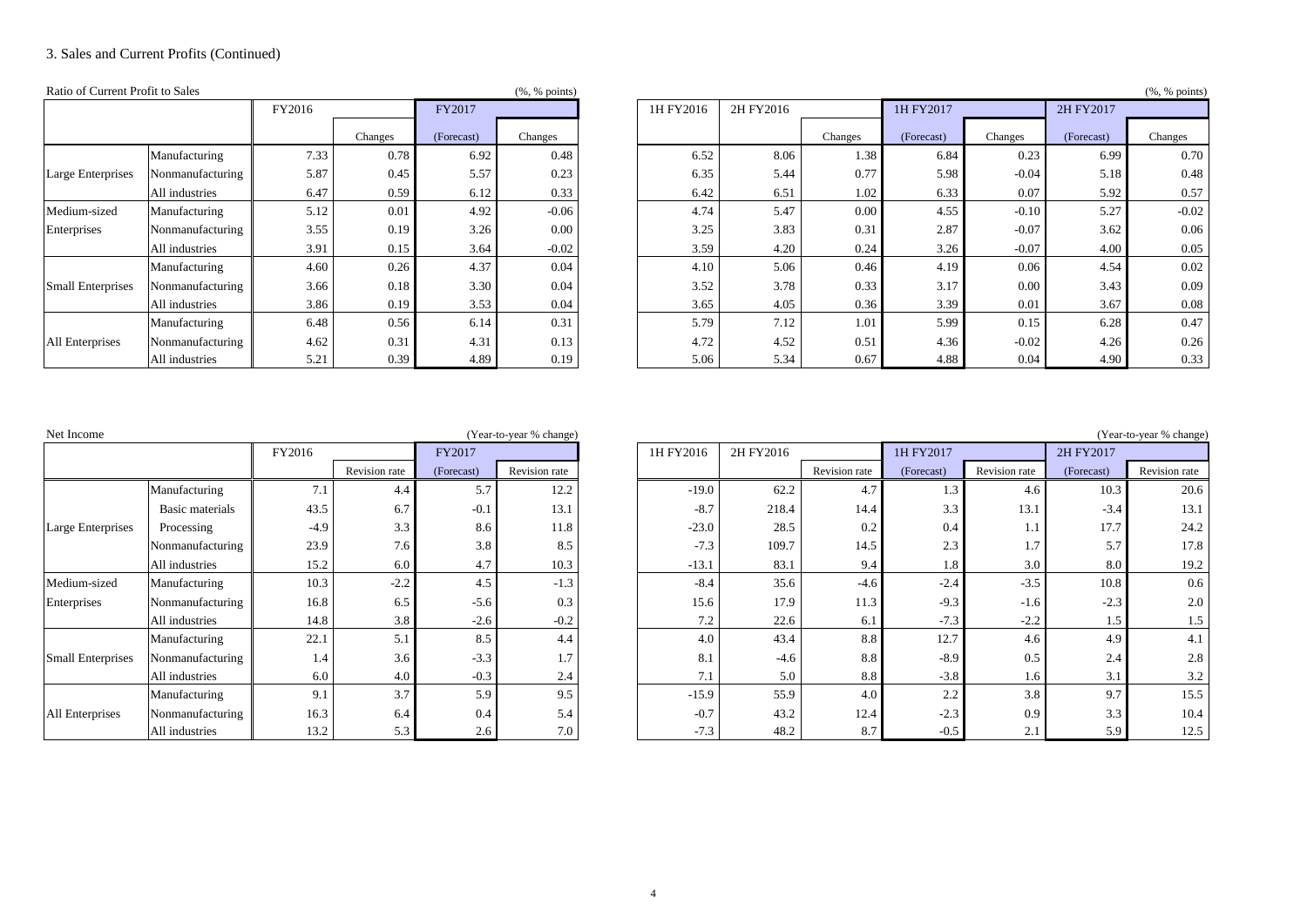# 4. Fixed Investment, etc.

|                            | Fixed Investment including Land Purchasing Expenses* |        |               |            | (Year-to-year % change) |                 | R&D Investment   |        |               | (Year-to-year % change) |               |  |  |
|----------------------------|------------------------------------------------------|--------|---------------|------------|-------------------------|-----------------|------------------|--------|---------------|-------------------------|---------------|--|--|
|                            |                                                      | FY2016 |               | FY2017     |                         |                 |                  | FY2016 |               | FY2017                  |               |  |  |
|                            |                                                      |        | Revision rate | (Forecast) | Revision rate           |                 |                  |        | Revision rate | (Forecast)              | Revision rate |  |  |
| Large                      | Manufacturing                                        | 4.3    | $-1.8$        | 15.4       | 7.6                     | Large           | Manufacturing    | $-0.8$ | $-2.0$        | 2.5                     | $-0.3$        |  |  |
| Enterprises                | Nonmanufacturing                                     | $-5.4$ | $-4.3$        | 3.7        | 1.2                     | Enterprises     | Nonmanufacturing | 10.5   | 1.5           | 0.2                     | 1.4           |  |  |
|                            | All industries                                       | $-2.1$ | $-3.4$        | 8.0        | 3.6                     |                 | All industries   | 0.1    | $-1.7$        | 2.3                     | $-0.1$        |  |  |
| Medium-sized Manufacturing |                                                      | 6.3    | 7.7           | 10.8       | 2.5                     | Medium-sized    | Manufacturing    | 25.5   | 13.8          | 6.0                     | 12.5          |  |  |
| Enterprises                | Nonmanufacturing                                     | $-3.1$ | 3.6           | 15.9       | 1.6                     | Enterprises     | Nonmanufacturing | 29.2   | $-1.5$        | 21.8                    | 8.1           |  |  |
|                            | All industries                                       | 0.2    | 5.1           | 14.0       | 1.9                     |                 | All industries   | 25.9   | 11.6          | 8.1                     | 11.8          |  |  |
| Small                      | Manufacturing                                        | $-6.7$ | 3.0           | $-8.1$     | 6.0                     | Small           | Manufacturing    | 12.2   | 1.1           | 4.5                     | 2.2           |  |  |
| Enterprises                | Nonmanufacturing                                     | 16.3   | 9.4           | $-25.5$    | 12.4                    | Enterprises     | Nonmanufacturing | 38.3   | 0.8           | 18.4                    | 7.1           |  |  |
|                            | All industries                                       | 8.8    | 7.5           | $-20.6$    | 10.2                    |                 | All industries   | 14.1   | 1.0           | 5.8                     | 2.7           |  |  |
|                            | Manufacturing                                        | 2.6    | 0.5           | 10.7       | 6.5                     |                 | Manufacturing    | 0.3    | $-1.4$        | 2.7                     | 0.2           |  |  |
|                            | All Enterprises Nonmanufacturing                     | $-0.7$ | $-0.2$        | $-1.2$     | 3.1                     | All Enterprises | Nonmanufacturing | 12.0   | 1.3           | 2.0                     | 2.0           |  |  |
|                            | All industries                                       | 0.4    | $0.0\,$       | 2.9        | 4.3                     |                 | All industries   | 1.3    | $-1.2$        | 2.7                     | 0.4           |  |  |

| ent including Land Purchasing Expenses* |        |               |            | (Year-to-year % change) | R&D Investment  |                  |        |               |            | (Year-to-year % change) |
|-----------------------------------------|--------|---------------|------------|-------------------------|-----------------|------------------|--------|---------------|------------|-------------------------|
|                                         | FY2016 |               | FY2017     |                         |                 |                  | FY2016 |               | FY2017     |                         |
|                                         |        | Revision rate | (Forecast) | Revision rate           |                 |                  |        | Revision rate | (Forecast) | <b>Revision</b> rate    |
| Manufacturing                           | 4.3    | $-1.8$        | 15.4       | 7.6                     | Large           | Manufacturing    | $-0.8$ | $-2.0$        | 2.5        | $-0.3$                  |
| Nonmanufacturing                        | $-5.4$ | $-4.3$        | 3.7        | 1.2                     | Enterprises     | Nonmanufacturing | 10.5   | 1.5           | 0.2        | 1.4                     |
| All industries                          | $-2.1$ | $-3.4$        | 8.0        | 3.6                     |                 | All industries   | 0.1    | $-1.7$        | 2.3        | $-0.1$                  |
| Manufacturing                           | 6.3    | 7.7           | 10.8       | 2.5                     | Medium-sized    | Manufacturing    | 25.5   | 13.8          | 6.0        | 12.5                    |
| Nonmanufacturing                        | $-3.1$ | 3.6           | 15.9       | 1.6                     | Enterprises     | Nonmanufacturing | 29.2   | $-1.5$        | 21.8       | 8.1                     |
| All industries                          | 0.2    | 5.1           | 14.0       | 1.9                     |                 | All industries   | 25.9   | 11.6          | 8.         | 11.8                    |
| Manufacturing                           | $-6.7$ | 3.0           | $-8.1$     | 6.0                     | Small           | Manufacturing    | 12.2   |               | 4.5        | 2.2                     |
| Nonmanufacturing                        | 16.3   | 9.4           | $-25.5$    | 12.4                    | Enterprises     | Nonmanufacturing | 38.3   | 0.8           | 18.4       | 7.1                     |
| All industries                          | 8.8    | 7.5           | $-20.6$    | 10.2                    |                 | All industries   | 14.1   | 1.0           | 5.8        | 2.7                     |
| Manufacturing                           | 2.6    | 0.5           | 10.7       | 6.5                     |                 | Manufacturing    | 0.3    | $-1.4$        | 2.7        | 0.2                     |
| Nonmanufacturing                        | $-0.7$ | $-0.2$        | $-1.2$     | 3.1                     | All Enterprises | Nonmanufacturing | 12.0   | 1.3           | 2.0        | 2.0                     |
| All industries                          | 0.4    | $0.0\,$       | 2.9        | 4.3                     |                 | All industries   | .3     | $-1.2$        | 2.7        | 0.4                     |

\* Excludes software and R&D investment.

| Software Investment |                                  |        |                 |            | (Year-to-year % change) |                 | <b>Purchasing Expenses</b> |        |               | (Year-to-year % change |               |  |
|---------------------|----------------------------------|--------|-----------------|------------|-------------------------|-----------------|----------------------------|--------|---------------|------------------------|---------------|--|
|                     |                                  | FY2016 |                 | FY2017     |                         |                 |                            | FY2016 |               | FY2017                 |               |  |
|                     |                                  |        | Revision rate   | (Forecast) | Revision rate           |                 |                            |        | Revision rate | (Forecast)             | Revision rate |  |
| Large               | Manufacturing                    | $-5.3$ | $-3.5$          | 5.1        | $-2.3$                  | Large           | Manufacturing              | 0.7    | $-2.2$        | 8.5                    | 2.9           |  |
| Enterprises         | Nonmanufacturing                 | 8.8    | 2.8             | 4.9        | 7.0                     | Enterprises     | Nonmanufacturing           | $-3.1$ | $-4.0$        | 7.0                    | 2.2           |  |
|                     | All industries                   | 3.7    | 0.6             | 5.0        | 3.8                     |                 | All industries             | $-1.0$ | $-3.0$        | 7.8                    | 2.6           |  |
| Medium-sized        | Manufacturing                    | $-5.4$ | $\Omega$<br>4.4 | 35.0       | 9.8                     | Medium-sized    | Manufacturing              | 8.8    | 8.2           | 12.1                   | 4.3           |  |
| Enterprises         | Nonmanufacturing                 | $-9.5$ | $-3.5$          | 6.2        | 1.8                     | Enterprises     | Nonmanufacturing           | $-7.1$ | 1.5           | 19.6                   | 0.8           |  |
|                     | All industries                   | $-8.9$ | $-2.7$          | 10.6       | 3.2                     |                 | All industries             | $-1.0$ | 4.3           | 16.4                   | 2.2           |  |
| Small               | Manufacturing                    | $-2.0$ | $-10.1$         | 30.4       | 5.1                     | Small           | Manufacturing              | $-7.4$ | 1.5           | $-2.$                  | 4.5           |  |
| Enterprises         | Nonmanufacturing                 | 11.3   |                 | 18.4       | 4.0                     | Enterprises     | Nonmanufacturing           | 18.6   | 9.8           | $-20.0$                | 12.1          |  |
|                     | All industries                   | 7.3    | $-2.3$          | 21.7       | 4.3                     |                 | All industries             | 8.7    | 7.0           | $-14.2$                | 9.2           |  |
|                     | Manufacturing                    | $-5.1$ | $-3.7$          | 8.8        | $-0.8$                  |                 | Manufacturing              | 0.6    | $-0.8$        | 7.9                    | 3.2           |  |
|                     | All Enterprises Nonmanufacturing | 5.6    | 1.6             | 6.2        | 5.9                     | All Enterprises | Nonmanufacturing           | 0.0    | $-0.7$        | 3.4                    | 3.4           |  |
|                     | All industries                   | 2.1    | $-0.1$          | 7.0        | 3.8                     |                 | All industries             | 0.3    | $-0.8$        | 5.7                    | 3.3           |  |

|                 | <b>Land Purchasing Expenses</b><br>(Year-to-year % change) |        |                      |            |                      |  |  |  |  |  |  |  |
|-----------------|------------------------------------------------------------|--------|----------------------|------------|----------------------|--|--|--|--|--|--|--|
|                 |                                                            | FY2016 |                      | FY2017     |                      |  |  |  |  |  |  |  |
|                 |                                                            |        | <b>Revision</b> rate | (Forecast) | <b>Revision</b> rate |  |  |  |  |  |  |  |
| Large           | Manufacturing                                              | 44.7   | 18.9                 | $-47.7$    | 24.7                 |  |  |  |  |  |  |  |
| Enterprises     | Nonmanufacturing                                           | $-8.2$ | 4.0                  | $-30.7$    | $-5.5$               |  |  |  |  |  |  |  |
|                 | All industries                                             | $-4.6$ | 5.4                  | $-32.5$    | $-3.6$               |  |  |  |  |  |  |  |
| Medium-sized    | Manufacturing                                              | 19.3   | 21.6                 | $-38.2$    | 0.6                  |  |  |  |  |  |  |  |
| Enterprises     | Nonmanufacturing                                           | 27.0   | 13.7                 | $-17.7$    | 12.7                 |  |  |  |  |  |  |  |
|                 | All industries                                             | 25.9   | 14.8                 | $-20.6$    | 11.2                 |  |  |  |  |  |  |  |
| Small           | Manufacturing                                              | 53.9   | 15.1                 | $-51.2$    | 35.9                 |  |  |  |  |  |  |  |
| Enterprises     | Nonmanufacturing                                           | $-1.1$ | 5.3                  | $-46.2$    | 10.5                 |  |  |  |  |  |  |  |
|                 | All industries                                             | 5.4    | 6.9                  | $-47.1$    | 14.0                 |  |  |  |  |  |  |  |
|                 | Manufacturing                                              | 42.6   | 17.8                 | $-47.3$    | 22.2                 |  |  |  |  |  |  |  |
| All Enterprises | Nonmanufacturing                                           | $-1.6$ | 5.9                  | $-33.1$    | 1.3                  |  |  |  |  |  |  |  |
|                 | All industries                                             | 2.6    | 7.3                  | $-35.0$    | 3.2                  |  |  |  |  |  |  |  |

| Software, R&D, and Fixed Investment excluding Land |  |
|----------------------------------------------------|--|
|----------------------------------------------------|--|

|                  |                      |            |                         |                         |  |                                                                                                |                                                                                                                                                                        |                                                                              | (Year-to-year % change) |                      |  |
|------------------|----------------------|------------|-------------------------|-------------------------|--|------------------------------------------------------------------------------------------------|------------------------------------------------------------------------------------------------------------------------------------------------------------------------|------------------------------------------------------------------------------|-------------------------|----------------------|--|
| FY2016           |                      | FY2017     |                         |                         |  |                                                                                                | FY2016                                                                                                                                                                 |                                                                              | FY2017                  |                      |  |
|                  | <b>Revision</b> rate | (Forecast) | Revision rate           |                         |  |                                                                                                |                                                                                                                                                                        | Revision rate                                                                | (Forecast)              | <b>Revision</b> rate |  |
| $-5.3$           |                      |            | $-2.3$                  |                         |  |                                                                                                | 0.7                                                                                                                                                                    | $-2.2$                                                                       | 8.5                     | 2.9                  |  |
| 8.8              | 2.8                  | 4.9        | 7.0                     |                         |  |                                                                                                | $-3.1$                                                                                                                                                                 | $-4.0$                                                                       | 7.0                     | 2.2                  |  |
| 3.7              | 0.6                  | 5.0        | 3.8                     |                         |  |                                                                                                | $-1.0$                                                                                                                                                                 | $-3.0$                                                                       | 7.8                     | 2.6                  |  |
| $-5.4$           | 2.2                  | 35.0       | 9.8                     |                         |  |                                                                                                | 8.8                                                                                                                                                                    | 8.2                                                                          | 12.1                    | 4.3                  |  |
| $-9.5$           | $-3.5$               | 6.2        | 1.8                     |                         |  |                                                                                                | $-7.1$                                                                                                                                                                 | 1.5                                                                          | 19.6                    | 0.8                  |  |
| $-8.9$           | $-2.7$               | 10.6       | 3.2                     |                         |  |                                                                                                | $-1.0$                                                                                                                                                                 | 4.3                                                                          | 16.4                    | 2.2                  |  |
| $-2.0$           | $-10.1$              | 30.4       | 5.1                     |                         |  |                                                                                                | $-7.4$                                                                                                                                                                 |                                                                              | $-2.1$                  | 4.5                  |  |
| 11.3             | 1.2                  | 18.4       | 4.0                     |                         |  |                                                                                                | 18.6                                                                                                                                                                   | 9.8                                                                          | $-20.0$                 | 12.1                 |  |
| 7.3              | $-2.3$               | 21.7       | 4.3                     |                         |  |                                                                                                | 8.7                                                                                                                                                                    | 7.0                                                                          | $-14.2$                 | 9.2                  |  |
| $-5.1$           |                      | 8.8        | $-0.8$                  |                         |  |                                                                                                | 0.6                                                                                                                                                                    | $-0.8$                                                                       | 7.9                     | 3.2                  |  |
| 5.6              |                      | 6.2        | 5.9                     |                         |  |                                                                                                | 0.0                                                                                                                                                                    | $-0.7$                                                                       | 3.4                     | 3.4                  |  |
| 2.1              | $-0.1$               | 7.0        | 3.8                     |                         |  |                                                                                                | 0.3                                                                                                                                                                    | $-0.8$                                                                       |                         | 3.3                  |  |
| Nonmanufacturing |                      |            | $-3.5$<br>$-3.7$<br>1.6 | (Year-to-year % change) |  | Large<br>Enterprises<br>Medium-sized<br>Enterprises<br>Small<br>Enterprises<br>All Enterprises | <b>Purchasing Expenses</b><br>Manufacturing<br>All industries<br>Manufacturing<br>All industries<br>Manufacturing<br>All industries<br>Manufacturing<br>All industries | Nonmanufacturing<br>Nonmanufacturing<br>Nonmanufacturing<br>Nonmanufacturing |                         |                      |  |

Production Capacity **Capacity** (Diffusion index of "Excessive capacity" minus "Insufficient capacity," % points)

| <b>Land Purchasing Expenses</b> |                                  |        |               | (Year-to-year % change) |               |  |              |                                  | March 2017 Survey |          |        | June 2017 Survey |          |         |
|---------------------------------|----------------------------------|--------|---------------|-------------------------|---------------|--|--------------|----------------------------------|-------------------|----------|--------|------------------|----------|---------|
|                                 |                                  | FY2016 |               | FY2017                  |               |  |              |                                  | Actual            | Forecast | Actual |                  | Forecast |         |
|                                 |                                  |        | Revision rate | (Forecast)              | Revision rate |  |              |                                  | result            |          | result | Changes          |          | Changes |
| Large                           | Manufacturing                    | 44.7   | 18.9          | $-47.7$                 | 24.7          |  | Large        | Manufacturing                    |                   |          |        |                  |          |         |
| Enterprises                     | Nonmanufacturing                 | $-8.2$ | 4.0           | $-30.7$                 | $-5.5$        |  | Enterprises  | Nonmanufacturing                 |                   |          |        |                  |          |         |
|                                 | All industries                   | $-4.6$ |               | $-32.5$                 | $-3.6$        |  |              | All industries                   |                   |          |        |                  |          |         |
| Medium-sized                    | Manufacturing                    | 19.3   | 21.6          | $-38.2$                 | 0.6           |  | Medium-sized | Manufacturing                    |                   |          |        |                  |          |         |
| Enterprises                     | Nonmanufacturing                 | 27.0   | 13.7          | $-17.7$                 | 12.7          |  | Enterprises  | Nonmanufacturing                 |                   |          |        |                  |          |         |
|                                 | All industries                   | 25.9   | 14.8          | $-20.6$                 | 11.2          |  |              | All industries                   |                   | - 1      |        |                  |          |         |
| Small                           | Manufacturing                    | 53.9   | 15.1          | $-51.2$                 | 35.9          |  | Small        | Manufacturing                    |                   |          |        |                  |          | $-3$    |
| Enterprises                     | Nonmanufacturing                 | $-1.1$ | 5.3           | $-46.2$                 | 10.5          |  | Enterprises  | Nonmanufacturing                 |                   |          |        |                  |          |         |
|                                 | Il industries                    | 5.4    | 6.9           | $-47.1$                 | 14.0          |  |              | All industries                   |                   |          |        |                  |          |         |
|                                 | Manufacturing                    | 42.6   | 17.8          | $-47.3$                 | 22.2          |  |              | Manufacturing                    |                   |          |        |                  |          |         |
|                                 | All Enterprises Nonmanufacturing | $-1.6$ | 5.9           | $-33.1$                 | 1.3           |  |              | All Enterprises Nonmanufacturing |                   |          |        |                  |          |         |
|                                 | All industries                   | 2.6    |               | $-35.0$                 | 3.2           |  |              | All industries                   |                   |          |        |                  |          |         |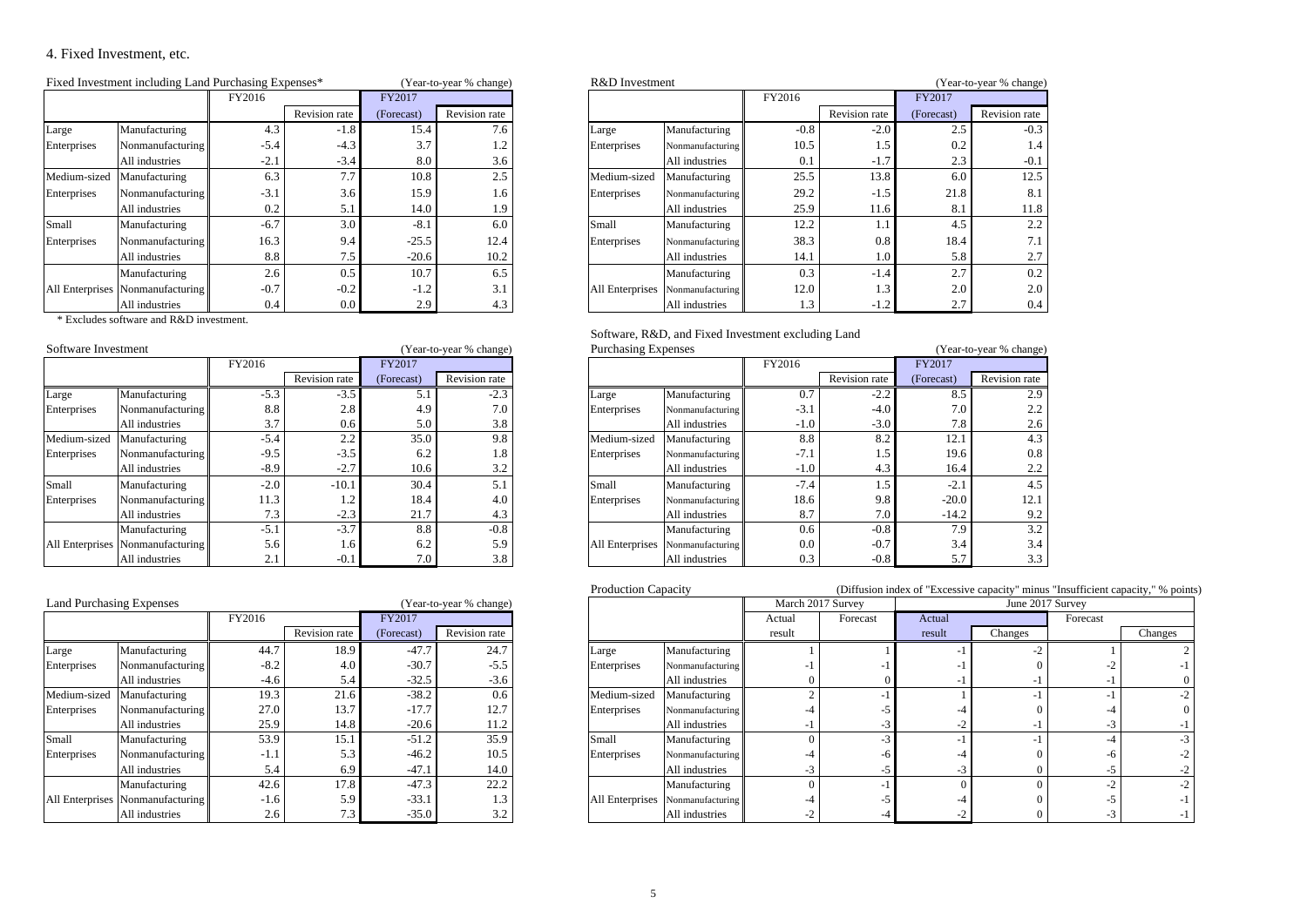# 5. Fixed Investment of Financial institutions 6. Employment

| Fixed Investment including Land Purchasing Expenses of Financial institutions* | (Year-to-year % change) |
|--------------------------------------------------------------------------------|-------------------------|
|--------------------------------------------------------------------------------|-------------------------|

|                                                                   | FY2016  |               | FY2017     |               |
|-------------------------------------------------------------------|---------|---------------|------------|---------------|
|                                                                   |         | Revision rate | (Forecast) | Revision rate |
| Financial institutions                                            | $-4.1$  | $-3.9$        | 19.8       | $-1.6$        |
| <b>Banks</b>                                                      | $-14.2$ | $-5.2$        | 25.8       | $-0.4$        |
| Shinkin banks & Other financial institutions for small businesses | 23.7    | $-4.3$        | $-4.6$     | 2.3           |
| Financial products transaction dealers                            | 44.8    | 7.5           | $-40.4$    | $-21.2$       |
| Insurance companies                                               | $-8.9$  | $-3.5$        | 43.4       | $-2.1$        |
| Non-deposit money corporations                                    | 5.7     | $-3.1$        | 7.5        | $-5.5$        |
| (Memo) All industries including Financial institutions            | 0.3     | $-0.1$        | 3.3        | 4.1           |
| Nonmanufacturing including Financial institutions                 | $-0.9$  | $-0.4$        | $-0.4$     | 2.9           |

| Software Investment of Financial institutions                     |                  |                  |         | (Year-to-year % change) | All industries                                 | $-28$  | $-30$ | $-27$  |         |
|-------------------------------------------------------------------|------------------|------------------|---------|-------------------------|------------------------------------------------|--------|-------|--------|---------|
| Financial institutions                                            | 8.8              | $-2.9$           |         | $-4.9$                  | Manufacturing                                  | $-16$  | $-16$ | $-16$  |         |
| <b>Banks</b>                                                      | 6.9              | $-3.4$           | $-11.3$ | $-14.9$                 | All Enterprises Nonmanufacturing               | $-31$  | $-33$ | $-30$  |         |
| Shinkin banks & Other financial institutions for small businesses | 14.3             | 5.6              | 0.8     | 17.9                    | All industries                                 | $-25$  | $-26$ | $-25$  |         |
| Financial products transaction dealers                            | $-7.2$           | $-6.3$           | 18.6    | 3.9                     |                                                |        |       |        |         |
| Insurance companies                                               | 19.5             | $-1.3$           | 24.0    | 4.0                     |                                                |        |       |        |         |
| Non-deposit money corporations                                    | 18.6             | $-3.4$           | 18.5    | 9.8                     | Number of New Graduates Hired (All industries) |        |       |        |         |
| (Memo) All industries including Financial institutions            | 3.9 <sub>1</sub> | $-0.9$           | 5.8     | $1.3 -$                 | (Surveyed only in June and December)           |        |       |        | (Year-t |
| Nonmanufacturing including Financial institutions                 | 6.7              | 0.0 <sub>1</sub> | 5.0     | 2.0                     |                                                | FY2016 |       | FY2017 | FY2018  |

| Land Purchasing Expenses of Financial institutions                |          |        |          | (Year-to-year % change) | Medium-sized Enterprises                 | 4.7                 |        | 4.4 | 0.0                 | 6.0    |  |
|-------------------------------------------------------------------|----------|--------|----------|-------------------------|------------------------------------------|---------------------|--------|-----|---------------------|--------|--|
| Financial institutions                                            | $-26.1$  | $-2.5$ | 15.0     | 3.3                     | <b>Small Enterprises</b>                 | $-1.4$              | -2.0   |     |                     | 11.8   |  |
| <b>Banks</b>                                                      | 58.2     | 3.7    | $-30.3$  | 26.5                    | All Enterprises                          | 3.3                 | -1.1   |     | $\sim$ $\sim$<br>-2 | 8.1    |  |
| Shinkin banks & Other financial institutions for small businesses | $-27.4$  | $-3.6$ | $-59.0$  | $-16.7$                 | All Enterprises & Financial institutions | 3.5                 | $-1.0$ |     | $-2.5$              |        |  |
| Financial products transaction dealers                            |          | 76.2   | $-100.0$ |                         | Manufacturing                            | 6.0                 |        | 3.3 | 0.9                 | 5.3    |  |
| Insurance companies                                               | $-46.1$  | $-6.4$ | 89.2     | 1.6                     | Nonmanufacturing                         | $^{\circ}$ 1<br>4.1 | -1.4   |     | $-4.2$              | 9.4    |  |
| Non-deposit money corporations                                    | $-100.0$ |        |          |                         | Financial institutions                   | 5.5                 |        |     | 0.1                 | $-6.5$ |  |
| (Memo) All industries including Financial institutions            | 2.1      |        | $-34.3$  | ے ۔                     |                                          |                     |        |     |                     |        |  |
| Nonmanufacturing including Financial institutions                 | $-2.1$   | 5.8    | $-32.4$  | 1.4                     |                                          |                     |        |     |                     |        |  |

| Software, R&D, and Fixed Investment excluding Land Purchasing Expenses of Financial institutions (Year-to-year % change) |  |
|--------------------------------------------------------------------------------------------------------------------------|--|
|--------------------------------------------------------------------------------------------------------------------------|--|

| Financial institutions                                            | 3.4    | $-3.4$ | 10.1   | $-3.5$ |
|-------------------------------------------------------------------|--------|--------|--------|--------|
| <b>Banks</b>                                                      | $-2.8$ | $-4.2$ | 3.3    | $-8.9$ |
| Shinkin banks & Other financial institutions for small businesses | 26.1   | $-2.2$ | $-0.3$ | 6.2    |
| Financial products transaction dealers                            | 1.0    | $-3.5$ | 5.2    | $-0.3$ |
| Insurance companies                                               | 7.5    | $-2.2$ | 30.5   | 0.8    |
| Non-deposit money corporations                                    | 11.9   | $-3.3$ | 13.1   | 2.0    |
| (Memo) All industries including Financial institutions            | 0.4    | $-0.9$ | 5.9    | 3.0    |
| Nonmanufacturing including Financial institutions                 | 0.2    | $-0.9$ | 3.9    | 2.8    |

Einployment Conditions (Diffusion index of "Excessive employment" minus "Insufficient employment," % points)

|  |                                                                   | FY2016  |               | FY2017     |                         |             |                                  | March 2017 Survey |          |                      | June 2017 Survey |          |         |
|--|-------------------------------------------------------------------|---------|---------------|------------|-------------------------|-------------|----------------------------------|-------------------|----------|----------------------|------------------|----------|---------|
|  |                                                                   |         | Revision rate | (Forecast) | Revision rate           |             |                                  | Actual result     | Forecast | <b>Actual result</b> |                  | Forecast |         |
|  | Financial institutions                                            | $-4.1$  | $-3.9$        | 19.8       | $-1.6$                  |             |                                  |                   |          |                      | Changes          |          | Changes |
|  | <b>Banks</b>                                                      | $-14.2$ | $-5.2$        | 25.8       | $-0.4$                  |             |                                  |                   |          |                      |                  |          |         |
|  | Shinkin banks & Other financial institutions for small businesses | 23.7    | $-4.3$        | $-4.6$     | 2.3                     | Large       | Manufacturing                    | -8                |          | $-10$                | $-2$             | $-1$     | $-1$    |
|  | Financial products transaction dealers                            | 44.8    | 7.5           | $-40.4$    | $-21.2$                 | Enterprises | Nonmanufacturing                 | $-22$             | $-22$    | $-21$                |                  | $-23$    | $-2$    |
|  | Insurance companies                                               | $-8.9$  | $-3.5$        | 43.4       | $-2.1$                  |             | All industries                   | $-15$             | $-15$    | $-16$                |                  | $-18$    | $-2$    |
|  | Non-deposit money corporations                                    | 5.7     | $-3.1$        | 7.5        | $-5.5$                  |             | Medium-sized Manufacturing       | $-17$             | $-17$    | $-17$                |                  | $-20$    | $-3$    |
|  | (Memo) All industries including Financial institutions            | 0.3     | $-0.1$        | 3.3        | 4.1                     | Enterprises | Nonmanufacturing                 | $-32$             | $-33$    | $-31$                |                  | $-34$    | $-3$    |
|  | Nonmanufacturing including Financial institutions                 | $-0.9$  | $-0.4$        | $-0.4$     | 2.9                     |             | All industries                   | $-26$             | $-27$    | $-25$                |                  | $-29$    | -4      |
|  | * Excludes software and R&D investment.                           |         |               |            |                         | Small       | Manufacturing                    | $-19$             | $-19$    | $-17$                |                  | $-24$    | $-7$    |
|  |                                                                   |         |               |            |                         | Enterprises | Nonmanufacturing                 | $-34$             | $-37$    | $-33$                |                  | $-39$    | -6      |
|  | Software Investment of Financial institutions                     |         |               |            | (Year-to-year % change) |             | All industries                   | $-28$             | $-30$    | $-27$                |                  | $-33$    | -6      |
|  | Financial institutions                                            | 8.8     | $-2.9$        | 2.7        | $-4.9$                  |             | Manufacturing                    | $-16$             | $-16$    | $-16$                |                  | $-20$    | $-4$    |
|  | <b>Banks</b>                                                      | 6.9     | $-3.4$        | $-11.3$    | $-14.9$                 |             | All Enterprises Nonmanufacturing | $-31$             | $-33$    | $-30$                |                  | $-35$    | $-5$    |
|  | Shinkin banks & Other financial institutions for small businesses | 14.3    | 5.6           | 0.8        | 17.9                    |             | All industries                   | $-25$             | $-26$    | $-25$                |                  | $-29$    |         |

# Number of New Graduates Hired (All industries)

| (Memo) All industries including Financial institutions            | 3.9      | $-0.9$           | 5.8      | 1.3                     | (Surveyed only in June and December)     | (Year-to-year % change) |               |        |                          |            |                      |
|-------------------------------------------------------------------|----------|------------------|----------|-------------------------|------------------------------------------|-------------------------|---------------|--------|--------------------------|------------|----------------------|
| Nonmanufacturing including Financial institutions                 | 6.7      | 0.0 <sub>1</sub> | 5.0      | 2.0                     |                                          | FY2016                  |               | FY2017 |                          | FY2018     |                      |
|                                                                   |          |                  |          |                         |                                          |                         | Revision rate |        | (Forecast) Revision rate | (Forecast) | <b>Revision rate</b> |
|                                                                   |          |                  |          |                         | Large Enterprises                        | 8.2                     | $-0.8$        | 3.4    | $-0.8$                   | 5.2        |                      |
| Land Purchasing Expenses of Financial institutions                |          |                  |          | (Year-to-year % change) | Medium-sized Enterprises                 | 4.7                     |               | 4.4    | $0.0^{\circ}$            | 6.0        |                      |
| Financial institutions                                            | $-26.$   | $-2.5$           | 15.0     | 3.3                     | <b>Small Enterprises</b>                 | -1.4                    | ን በ           | 8.4    | $-5.7$                   | 11.8       |                      |
| <b>Banks</b>                                                      | 58.2     | 3.7              | $-30.3$  | 26.5                    | All Enterprises                          | 3.3                     |               |        | -2. I                    |            |                      |
| Shinkin banks & Other financial institutions for small businesses | $-27.4$  | $-3.6$           | $-59.0$  | $-16.7$                 | All Enterprises & Financial institutions |                         |               |        | -2.5                     |            |                      |
| Financial products transaction dealers                            |          | 76.2             | $-100.0$ |                         | Manufacturing                            | 6.0                     | $-0.3$        | 3.3    | 0.9                      | 5.3        |                      |
| Insurance companies                                               | $-46.$   | $-6.4$           | 89.2     | 1.6                     | Nonmanufacturing                         | $\mathcal{L}$ . 1       | $-1.4$        | 6.7    | $-4.2$                   | 9.4        |                      |
| Non-deposit money corporations                                    | $-100.0$ |                  |          |                         | Financial institutions                   | 5.5                     | $-0.5$        |        | 0.1                      | $-6.5$     |                      |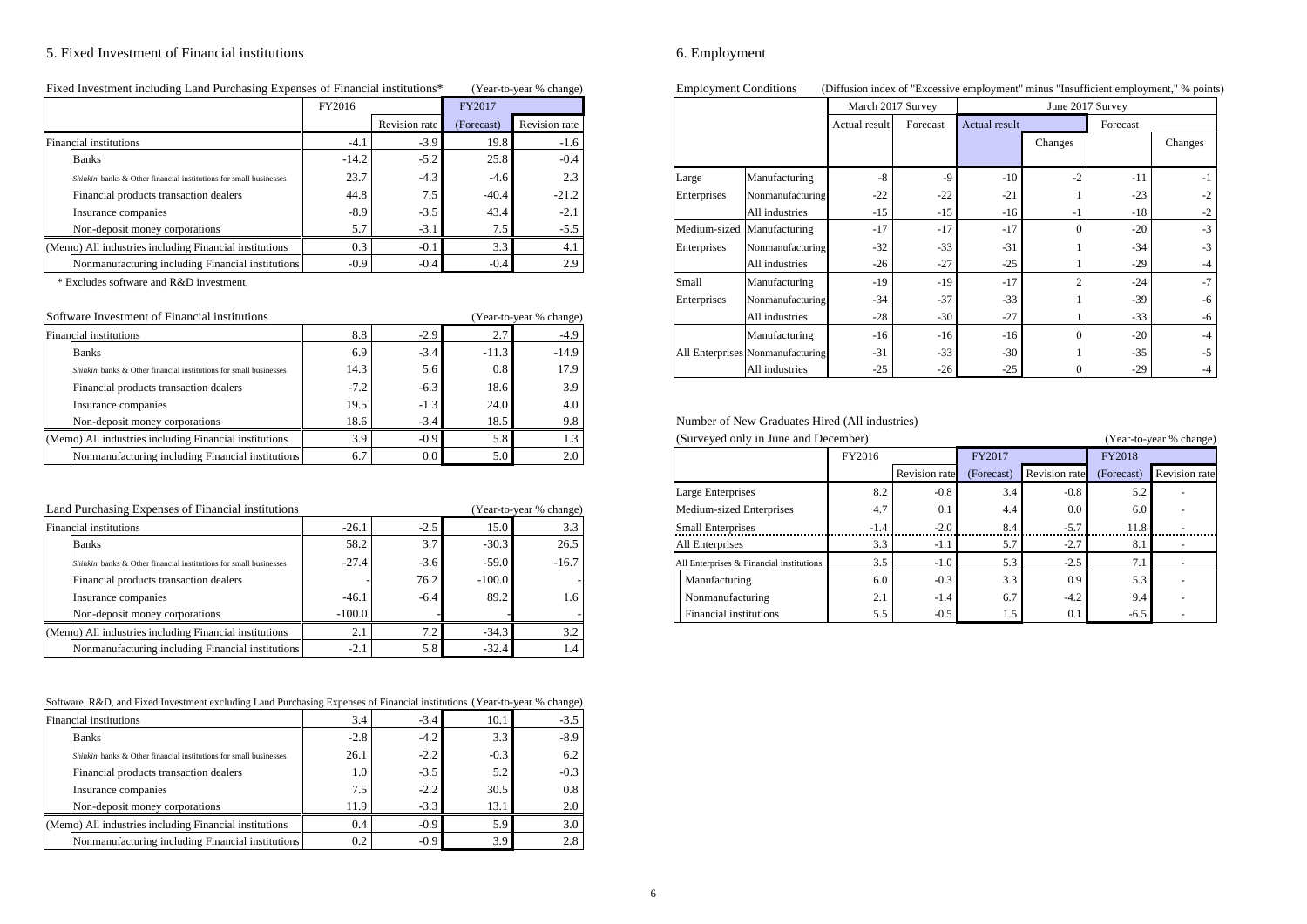Financial Position (All industries)<br>
Chiffinische Labert ("Exer" princes" Exercíses)<br>
Business Conditions

| Diffusion index of "Easy" minus "Tight," % points) |                   |          |                      |         |  |  |  |  |  |  |
|----------------------------------------------------|-------------------|----------|----------------------|---------|--|--|--|--|--|--|
|                                                    | March 2017 Survey |          | June 2017 Survey     |         |  |  |  |  |  |  |
|                                                    | Actual result     | Forecast | <b>Actual result</b> |         |  |  |  |  |  |  |
|                                                    |                   |          |                      | Changes |  |  |  |  |  |  |
| <b>Large Enterprises</b>                           | 24                |          | 25                   |         |  |  |  |  |  |  |
| Medium-sized Enterprises                           | 24                |          | 24                   |         |  |  |  |  |  |  |
| <b>Small Enterprises</b>                           |                   |          | 11                   |         |  |  |  |  |  |  |
| All Enterprises                                    | 16                |          | 17                   |         |  |  |  |  |  |  |
| : Manufacturing                                    | 15                |          | 16                   |         |  |  |  |  |  |  |
| Nonmanufacturing                                   |                   |          | 18                   |         |  |  |  |  |  |  |

Lending Attitude of Financial institutions (All industries) Production Capacity

|                          |                   |          |                      | (Diffusion index of "Accommodative" minus "Severe," % points) |  |  |
|--------------------------|-------------------|----------|----------------------|---------------------------------------------------------------|--|--|
|                          | March 2017 Survey |          | June 2017 Survey     |                                                               |  |  |
|                          | Actual result     | Forecast | <b>Actual result</b> |                                                               |  |  |
|                          |                   |          |                      | Changes                                                       |  |  |
| Large Enterprises        | 27                |          | 27                   |                                                               |  |  |
| Medium-sized Enterprises | 28                |          | 28                   |                                                               |  |  |
| <b>Small Enterprises</b> | 20                |          | 21                   |                                                               |  |  |
| All Enterprises          | 24                |          | 24                   |                                                               |  |  |
| Manufacturing            | 23                |          | 23                   |                                                               |  |  |
| Nonmanufacturing         | 25                |          | 24                   | - 1                                                           |  |  |

### Change in Interest Rate on Loans (All industries) Employment Conditions

|                          |               |                   |               |                  | (Diffusion index of "Rise" minus "Fall," % points) |         |  |                                                                   | (Diffusion index of "Excessive employment" minus "Insufficient employment," % poin |                   |                      |         |          |         |
|--------------------------|---------------|-------------------|---------------|------------------|----------------------------------------------------|---------|--|-------------------------------------------------------------------|------------------------------------------------------------------------------------|-------------------|----------------------|---------|----------|---------|
|                          |               | March 2017 Survey |               | June 2017 Survey |                                                    |         |  |                                                                   |                                                                                    | March 2017 Survey | June 2017 Survey     |         |          |         |
|                          | Actual result | Forecast          | Actual result |                  | Forecast                                           |         |  |                                                                   | Actual result                                                                      | Forecast          | <b>Actual result</b> |         | Forecast |         |
|                          |               |                   |               | Changes          |                                                    | Changes |  |                                                                   |                                                                                    |                   |                      | Changes |          | Changes |
| <b>Large Enterprises</b> |               |                   |               |                  |                                                    |         |  | Banks                                                             |                                                                                    |                   |                      |         |          |         |
| Medium-sized Enterprises |               |                   |               |                  |                                                    |         |  | Shinkin banks & Other financial institutions for small businesses | $-24$                                                                              |                   |                      |         | - 11     |         |
| <b>Small Enterprises</b> |               |                   |               |                  |                                                    |         |  | Financial products transaction dealers                            | $-24$                                                                              |                   | $-20$                |         | $-20$    |         |
| All Enterprises          |               |                   |               |                  |                                                    |         |  | Insurance companies                                               | $-1$ :                                                                             | $-10$             |                      |         | $-10$    |         |
| Manufacturing            |               |                   |               |                  |                                                    |         |  | Non-deposit money corporations                                    |                                                                                    |                   |                      |         |          |         |
| Nonmanufacturing         | $-10$         |                   |               |                  |                                                    |         |  | Financial institutions                                            |                                                                                    |                   |                      |         |          |         |

Conditions for CP Issuance (All industries) <Based on CP-Issuing Enterprises>

|                   | (Diffusion index of "Easy" minus "Severe," % points) |                   |                      |         |  |  |  |  |  |  |
|-------------------|------------------------------------------------------|-------------------|----------------------|---------|--|--|--|--|--|--|
|                   |                                                      | March 2017 Survey | June 2017 Survey     |         |  |  |  |  |  |  |
|                   | Actual result                                        | Forecast          | <b>Actual result</b> |         |  |  |  |  |  |  |
|                   |                                                      |                   |                      | Changes |  |  |  |  |  |  |
| Large Enterprises | 40                                                   |                   | 40                   |         |  |  |  |  |  |  |

### 7. Corporate Finance 8. Business Conditions of Financial institutions

### (Diffusion index of "Favorable" minus "Unfavorable," % points)

|                          | March 2017 Survey |          |               | June 2017 Survey |                                                                   | March 2017 Survey |          |               | June 2017 Survey |          |          |
|--------------------------|-------------------|----------|---------------|------------------|-------------------------------------------------------------------|-------------------|----------|---------------|------------------|----------|----------|
|                          | Actual result     | Forecast | Actual result |                  |                                                                   | Actual result     | Forecast | Actual result |                  | Forecast |          |
|                          |                   |          |               | Changes          |                                                                   |                   |          |               | Changes          |          | Changes  |
| Large Enterprises        |                   |          |               |                  | Banks                                                             |                   |          |               |                  |          |          |
| Medium-sized Enterprises | 24                |          |               |                  | Shinkin banks & Other financial institutions for small businesses |                   |          |               |                  |          |          |
|                          |                   |          |               |                  | Financial products transaction dealers                            |                   |          |               |                  | 23       | $\Omega$ |
| All Enterprises          | 16                |          |               |                  | Insurance companies                                               |                   |          |               |                  |          |          |
| Manufacturing            | 15                |          |               |                  | Non-deposit money corporations                                    |                   |          |               |                  | .        |          |
| Nonmanufacturing         |                   |          |               |                  | Financial institutions                                            |                   |          |               |                  |          |          |

(Diffusion index of "Excessive capacity" minus "Insufficient capacity," % points)

|                          | March 2017 Survey |          |               | June 2017 Survey |                                                                   | March 2017 Survey |          |                      | June 2017 Survey |          |         |
|--------------------------|-------------------|----------|---------------|------------------|-------------------------------------------------------------------|-------------------|----------|----------------------|------------------|----------|---------|
|                          | Actual result     | Forecast | Actual result |                  |                                                                   | Actual result     | Forecast | <b>Actual result</b> |                  | Forecast |         |
|                          |                   |          |               | Changes          |                                                                   |                   |          |                      | Changes          |          | Changes |
| Large Enterprises        |                   |          |               |                  | <b>Banks</b>                                                      |                   |          |                      |                  |          |         |
| Medium-sized Enterprises |                   |          |               |                  | Shinkin banks & Other financial institutions for small businesses |                   |          |                      |                  |          | $-2$    |
|                          |                   |          |               |                  | Financial products transaction dealers                            |                   |          | $-10$                |                  |          |         |
| All Enterprises          |                   |          |               |                  | Insurance companies                                               |                   |          |                      |                  |          | $-3$    |
| Manufacturing            |                   |          |               |                  | Non-deposit money corporations                                    |                   |          |                      |                  |          |         |
| Nonmanufacturing         |                   |          |               |                  | Financial institutions                                            |                   |          |                      |                  |          |         |

|                          |                   |                          |               |                  | (Diffusion index of "Rise" minus "Fall," % points) |         |                                                                   | (Diffusion index of "Excessive employment" minus "Insufficient employment," % points) |          |                  |         |          |         |
|--------------------------|-------------------|--------------------------|---------------|------------------|----------------------------------------------------|---------|-------------------------------------------------------------------|---------------------------------------------------------------------------------------|----------|------------------|---------|----------|---------|
|                          | March 2017 Survey |                          |               | June 2017 Survey |                                                    |         |                                                                   | March 2017 Survey                                                                     |          | June 2017 Survey |         |          |         |
|                          | Actual result     | Forecast                 | Actual result |                  | Forecast                                           |         |                                                                   | Actual result                                                                         | Forecast | Actual result    |         | Forecast |         |
|                          |                   |                          |               | Changes          |                                                    | Changes |                                                                   |                                                                                       |          |                  | Changes |          | Changes |
| arge Enterprises         |                   |                          |               |                  |                                                    |         | Banks.                                                            |                                                                                       |          |                  |         |          |         |
| Iedium-sized Enterprises |                   |                          |               |                  |                                                    |         | Shinkin banks & Other financial institutions for small businesses | -24                                                                                   |          |                  |         | -1.      |         |
| mall Enterprises         |                   | ------------------------ |               |                  |                                                    |         | Financial products transaction dealers                            |                                                                                       |          | $-20$            |         | $-20$    |         |
| Il Enterprises           |                   |                          |               |                  |                                                    |         | Insurance companies                                               |                                                                                       | $-1()$   | $-1.5$           |         | $-10$    |         |
| Manufacturing            |                   |                          |               |                  |                                                    |         | Non-deposit money corporations                                    |                                                                                       |          |                  |         |          |         |
| Nonmanufacturing         | $-10^{-}$         |                          |               |                  |                                                    |         | Financial institutions                                            |                                                                                       |          |                  |         |          |         |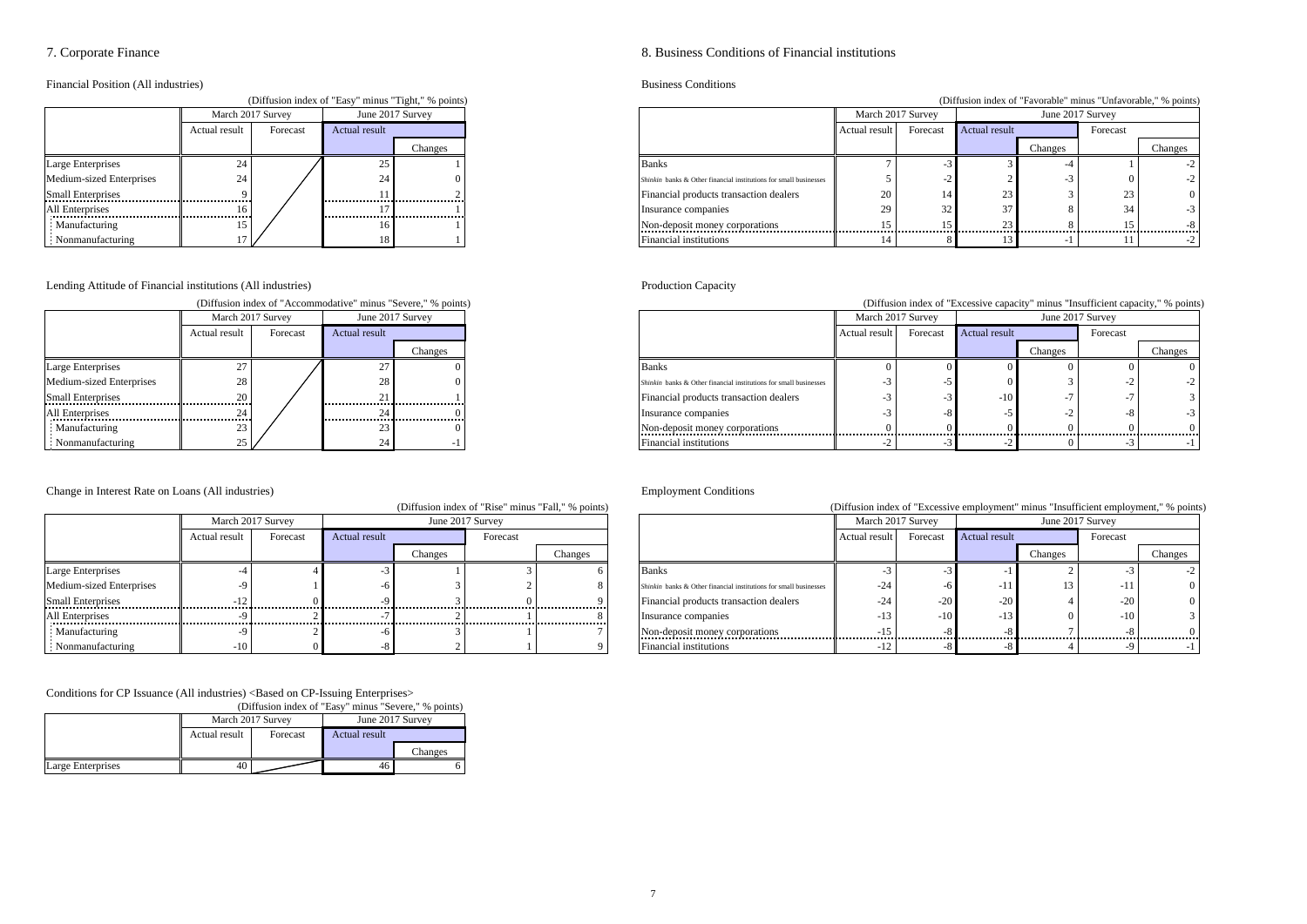(Reference Charts) Notes: 1. Unless otherwise noted, shaded areas indicate periods of recession (according to the Cabinet Office).

- 2. There is a discontinuity between the figures up to the December 2003 survey and those from the March 2004 survey (as for the December 2003 survey, the results of preliminary survey based on "Capital" are also shown).
- 3. The "Principal Enterprises" survey was discontinued after the December 2003 survey.





[Business Conditions] Peaks and Bottoms of Business Conditions (from May 1974)

(Diffusion index of "Favorable" minus "Unfavorable," % points)

|               | Manufacturing     |                |                          |            |                          |  |  |  |  |  |  |  |
|---------------|-------------------|----------------|--------------------------|------------|--------------------------|--|--|--|--|--|--|--|
|               | Large Enterprises |                | Medium-sized Enterprises |            | <b>Small Enterprises</b> |  |  |  |  |  |  |  |
| Peak          | <b>Bottom</b>     | Peak           | Bottom                   | Peak       | <b>Bottom</b>            |  |  |  |  |  |  |  |
|               | $-57$             |                | $-53$                    |            | $-51$                    |  |  |  |  |  |  |  |
|               | (75/5)            |                | (75/2, 5)                |            | (75/5)                   |  |  |  |  |  |  |  |
| $-3$          | $-20$             | -1             | $-21$                    | $-4$       | $-23$                    |  |  |  |  |  |  |  |
| (76/8, 11)    | (77/11)           | (76/8)         | (78/2)                   | (76/8)     | (77/11, 78/2)            |  |  |  |  |  |  |  |
| 37            | $-28$             | 25             | $-31$                    | 19         | $-32$                    |  |  |  |  |  |  |  |
| (79/8)        | (83/2)            | (79/8)         | (83/2)                   | (79/8)     | (83/2)                   |  |  |  |  |  |  |  |
| 22            | $-24$             | 8              | $-25$                    | $\Omega$   | $-30$                    |  |  |  |  |  |  |  |
| (84/11, 85/2) | (86/11)           | (85/2)         | (87/2)                   | (84/8, 11) | (86/8, 11)               |  |  |  |  |  |  |  |
| 53            | $-43$             | 42             | $-45$                    | 36         | $-48$                    |  |  |  |  |  |  |  |
| (89/5)        | (93/11, 94/2)     | (89/8)         | (94/2)                   | (89/5, 8)  | (94/2)                   |  |  |  |  |  |  |  |
| 13            | $-51$             | 5              | $-53$                    | $-7$       | $-60$                    |  |  |  |  |  |  |  |
| (97/6)        | (98/12)           | (97/3, 6)      | (98/12)                  | (97/6)     | (98/12)                  |  |  |  |  |  |  |  |
| 10            | $-38$             | $\overline{c}$ | $-48$                    | $-16$      | $-51$                    |  |  |  |  |  |  |  |
| (00/9, 12)    | (01/12, 02/3)     | (00/12)        | (01/12)                  | (00/12)    | (02/3)                   |  |  |  |  |  |  |  |
| 26            | -58               | 17             | $-57$                    | 10         | $-57$                    |  |  |  |  |  |  |  |
| (04/9)        | (09/3)            | (06/12)        | (09/3)                   | (06/12)    | (09/3, 6)                |  |  |  |  |  |  |  |
| 8             | $-12$             | 4              | $-14$                    | -8         | -19                      |  |  |  |  |  |  |  |
| (10/9)        | (12/12)           | (10/9)         | (13/3)                   | (11/12)    | (13/3)                   |  |  |  |  |  |  |  |

|               |                      | June 2017 Survey            |                      |
|---------------|----------------------|-----------------------------|----------------------|
|               | Large<br>Enterprises | Medium-sized<br>Enterprises | Small<br>Enterprises |
| Actual result |                      | 12                          |                      |
| Forecast      |                      |                             |                      |

Peaks and Bottoms of Business Conditions (from May 1983 )

| (Diffusion index of "Favorable" minus "Unfavorable," % points) |                                                                           |         |               |                  |               |  |
|----------------------------------------------------------------|---------------------------------------------------------------------------|---------|---------------|------------------|---------------|--|
|                                                                | Nonmanufacturing                                                          |         |               |                  |               |  |
|                                                                | Large Enterprises<br>Medium-sized Enterprises<br><b>Small Enterprises</b> |         |               |                  |               |  |
| Peak                                                           | <b>Bottom</b>                                                             | Peak    | <b>Bottom</b> | Peak             | <b>Bottom</b> |  |
|                                                                | -6                                                                        |         | $-15$         |                  | $-14$         |  |
|                                                                | (83/5)                                                                    |         | (83/8)        |                  | (83/8, 11)    |  |
| 12                                                             | 8                                                                         | 4       | -6            | $-3$             | $-11$         |  |
| (85/5)                                                         | (86/2, 8, 11, 87/2)                                                       | (85/5)  | (87/2)        | (84/11)          | (86/8)        |  |
| 57                                                             | $-35$                                                                     | 43      | $-38$         | 34               | $-25$         |  |
| (90/8)                                                         | (94/2)                                                                    | (90/2)  | (94/2)        | (89/5, 90/8)     | (93/11)       |  |
|                                                                | -41                                                                       | -4      | $-47$         | -6               | -44           |  |
| (96/11)                                                        | (98/12)                                                                   | (96/5)  | (98/9)        | (96/5, 11)       | (98/9)        |  |
| -9                                                             | $-22$                                                                     | $-19$   | $-32$         | $-23$            | -42           |  |
| (00/9)                                                         | (01/12, 02/3)                                                             | (00/12) | (02/3)        | (00/12)          | (02/3)        |  |
| 22                                                             | $-31$                                                                     | 8       | $-37$         | -6               | -44           |  |
| (06/12, 07/3, 6)                                               | (09/3)                                                                    | (07/6)  | (09/3)        | (06/6, 12, 07/3) | (09/6)        |  |
| 8                                                              | 4                                                                         | 3       | -1            | -9               | $-11$         |  |
| (12/6, 9)                                                      | (12/12)                                                                   | (12/6)  | (12/12)       | (12/6, 9)        | (12/12)       |  |

|               | June 2017 Survey     |                             |                      |  |  |
|---------------|----------------------|-----------------------------|----------------------|--|--|
|               | Large<br>Enterprises | Medium-sized<br>Enterprises | Small<br>Enterprises |  |  |
|               |                      |                             |                      |  |  |
| Actual result | 23                   |                             |                      |  |  |
| Forecast      | 18                   |                             |                      |  |  |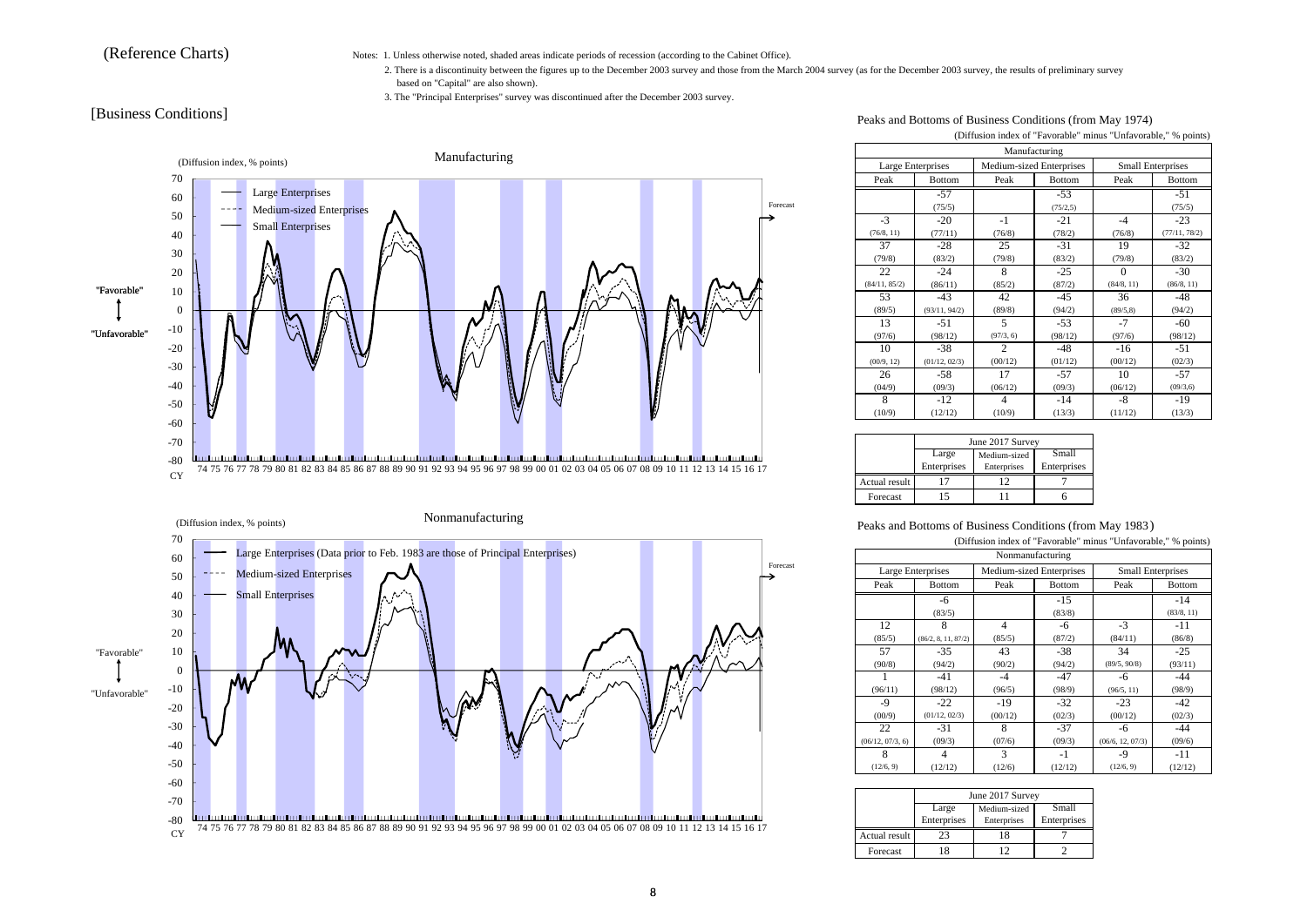# [Supply and Demand Conditions and Prices (Large Manufacturing Enterprises)]



Domestic Supply and Demand Conditions for Products and Services for Products and Services (from May 1974)

Prices



Peaks and Bottoms of Domestic Supply and Demand Conditions

(Diffusion index of "Excess demand" minus "Excess supply," % points )

| <b>Large Manufacturing Enterprises</b> |               |  |  |
|----------------------------------------|---------------|--|--|
| Peak                                   | <b>Bottom</b> |  |  |
|                                        | $-75$         |  |  |
|                                        | (75/2)        |  |  |
| $-42$                                  | $-57$         |  |  |
| (76/8)                                 | (77/11)       |  |  |
| $-12$                                  | $-57$         |  |  |
| (80/5)                                 | (83/2)        |  |  |
| $-27$                                  | $-46$         |  |  |
| (84/8, 11)                             | (87/2)        |  |  |
| 2                                      | $-50$         |  |  |
| (90/8)                                 | (93/11, 94/2) |  |  |
| $-16$                                  | $-54$         |  |  |
| (97/6)                                 | (98/12)       |  |  |
| $-18$                                  | $-48$         |  |  |
| (00/9)                                 | (01/12)       |  |  |
| $-6$                                   | -59           |  |  |
| (06/9, 12)                             | (09/3)        |  |  |
| $-14$                                  | $-25$         |  |  |
| (11/9)                                 | (12/12)       |  |  |
|                                        |               |  |  |

| June 2017 Survey |  |  |  |  |
|------------------|--|--|--|--|
| Actual result    |  |  |  |  |
| Forecast         |  |  |  |  |

Peaks and Bottoms of Prices (from May 1974 )

| (Diffusion index of "Rise" minus "Fall," % points) |                                 |         |                     |  |  |  |
|----------------------------------------------------|---------------------------------|---------|---------------------|--|--|--|
|                                                    | Large Manufacturing Enterprises |         |                     |  |  |  |
|                                                    | <b>Output Prices</b>            |         | <b>Input Prices</b> |  |  |  |
| Peak                                               | <b>Bottom</b>                   | Peak    | <b>Bottom</b>       |  |  |  |
|                                                    | $-13$                           |         | 8                   |  |  |  |
|                                                    | (75/2, 8)                       |         | (75/8)              |  |  |  |
| 13                                                 | -19                             | 34      | $-16$               |  |  |  |
| (76/8)                                             | (78/11)                         | (76/8)  | (78/8)              |  |  |  |
| 39                                                 | $-23$                           | 77      | 4                   |  |  |  |
| (80/5)                                             | (83/2)                          | (80/5)  | (82/2)              |  |  |  |
| $-4$                                               | $-42$                           | 14      | $-35$               |  |  |  |
| (84/2)                                             | (86/8, 11)                      | (82/11) | (86/8, 11)          |  |  |  |
| 5                                                  | $-29$                           | 31      | $-19$               |  |  |  |
| (90/11)                                            | (93/11, 94/5)                   | (90/11) | (93/11)             |  |  |  |
| $-16$                                              | $-38$                           | 9       | $-15$               |  |  |  |
| (97/6)                                             | (98/12)                         | (97/3)  | (98/12, 99/3)       |  |  |  |
| $-18$                                              | $-38$                           | 7       | $-16$               |  |  |  |
| (00/9)                                             | (02/3)                          | (00/12) | (01/12)             |  |  |  |
| 11                                                 | $-25$                           | 59      | $-16$               |  |  |  |
| (08/9)                                             | (09/3)                          | (08/6)  | (09/3)              |  |  |  |
| -8                                                 | $-18$                           | 28      | $-1$                |  |  |  |
| (11/6)                                             | (12/12)                         | (11/6)  | (12/12)             |  |  |  |

|               | June 2017 Survey     |                     |  |  |  |
|---------------|----------------------|---------------------|--|--|--|
|               | <b>Output Prices</b> | <b>Input Prices</b> |  |  |  |
| Actual result |                      |                     |  |  |  |
| Forecast      |                      |                     |  |  |  |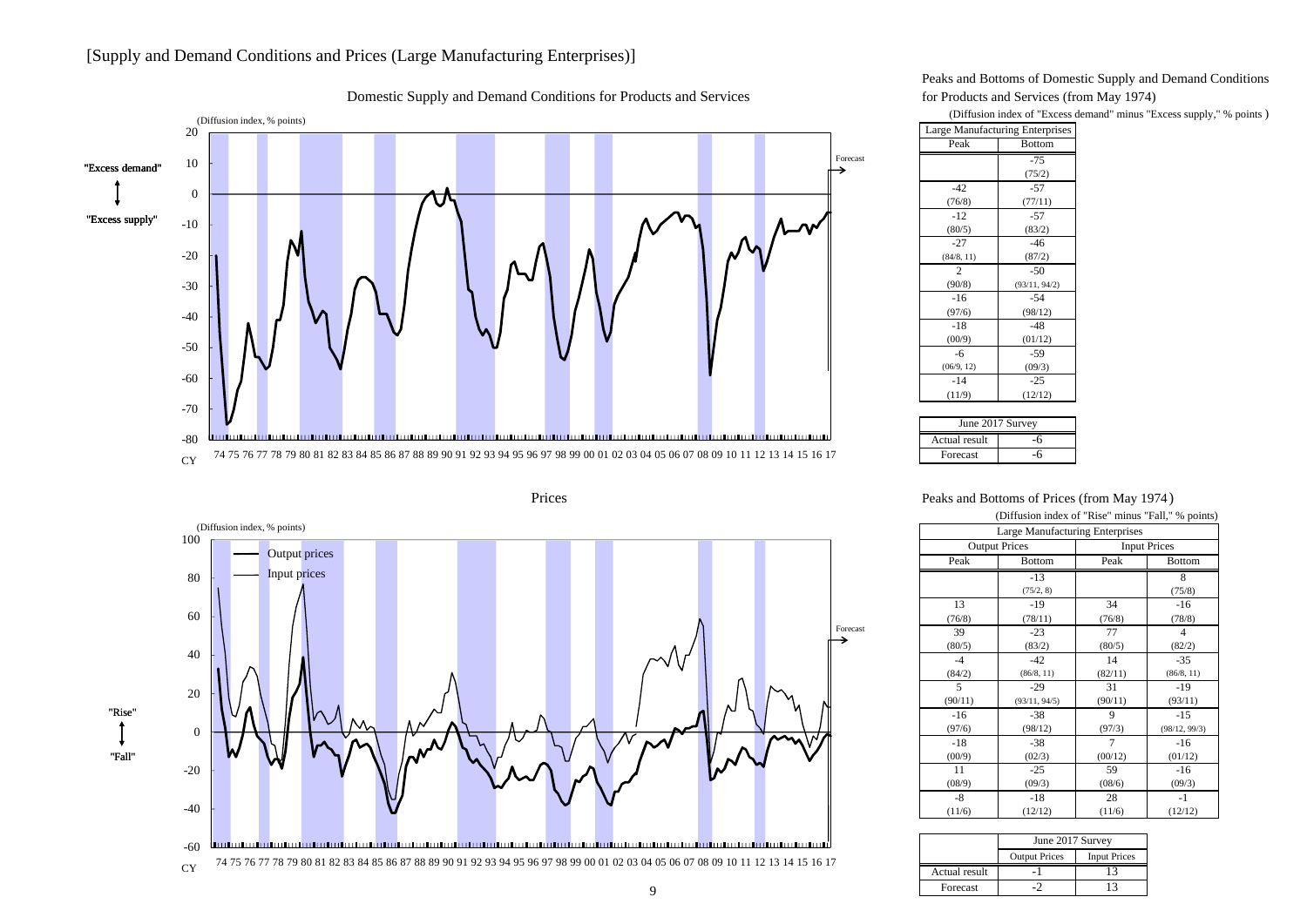



## Nonmanufacturing



Peaks and Bottoms of Ratio of Current Profit to Sales (from 1974)

|        |                   |        |                          |        | (%)                      |  |
|--------|-------------------|--------|--------------------------|--------|--------------------------|--|
|        | Manufacturing     |        |                          |        |                          |  |
|        | Large Enterprises |        | Medium-sized Enterprises |        | <b>Small Enterprises</b> |  |
| Peak   | <b>Bottom</b>     | Peak   | <b>Bottom</b>            | Peak   | <b>Bottom</b>            |  |
|        | 1.55              |        | $-0.16$                  |        | 1.23                     |  |
|        | (FY75)            |        | (FY75)                   |        | (FY75)                   |  |
| 4.84   | 3.59              | 4.12   | 2.78                     | 3.79   | 1.95                     |  |
| (FY79) | (FY81)            | (FY79) | (FY82)                   | (FY79) | (FY82)                   |  |
| 4.76   | 3.34              | 3.40   | 2.99                     | 2.52   | 2.29                     |  |
| (FY84) | (FY86)            | (FY84) | (FY85)                   | (FY84) | (FY86)                   |  |
| 5.75   | 2.41              | 5.21   | 2.19                     | 4.50   | 1.62                     |  |
| (FY89) | (FY93)            | (FY89) | (FY93)                   | (FY89) | (FY93)                   |  |
| 4.18   | 3.07              | 3.10   | 2.70                     | 2.59   | 1.40                     |  |
| (FY96) | (FY98)            | (FY96) | (FY97)                   | (FY96) | (FY98)                   |  |
| 4.61   | 3.00              | 4.70   | 3.24                     | 3.00   | 1.72                     |  |
| (FY00) | (FY01)            | (FY00) | (FY01)                   | (FY00) | (FY01)                   |  |
| 6.76   | 2.70              | 5.07   | 2.30                     | 3.90   | 1.72                     |  |
| (FY06) | (FY08)            | (FY06) | (FY08)                   | (FY06) | (FY08)                   |  |

|                   | June 2017 Survey     |                             |                      |  |  |
|-------------------|----------------------|-----------------------------|----------------------|--|--|
|                   | Large<br>Enterprises | Medium-sized<br>Enterprises | Small<br>Enterprises |  |  |
| FY2016            | 7.33                 | 5.12                        | 4.60                 |  |  |
| FY2017 (Forecast) | 6.92                 | 4.92                        | 4.37                 |  |  |

Peaks and Bottoms of Ratio of Current Profit to Sales (from 1982)

|           |                   |           |                          |        | (% )                     |
|-----------|-------------------|-----------|--------------------------|--------|--------------------------|
|           | Nonmanufacturing  |           |                          |        |                          |
|           | Large Enterprises |           | Medium-sized Enterprises |        | <b>Small Enterprises</b> |
| Peak      | <b>Bottom</b>     | Peak      | <b>Bottom</b>            | Peak   | <b>Bottom</b>            |
|           | 1.41              |           | 1.06                     |        | 2.17                     |
|           | (FY82)            |           | (FY82)                   |        | (FY82)                   |
| 1.67      | 1.57              |           |                          | 2.44   | 2.35                     |
| (FY83)    | (FY84)            |           |                          | (FY83) | (FY84)                   |
| 2.38      | 1.62              | 2.16      | 1.06                     | 3.75   | 2.11                     |
| (FY88)    | (FY94)            | (FY88)    | (FY93)                   | (FY89) | (FY93)                   |
| 1.94      | 1.85              | 1.52      | 1.25                     | 2.72   | 1.71                     |
| (FY95,96) | (FY97)            | (FY96)    | (FY97,98)                | (FY96) | (FY98)                   |
| 2.66      | 2.54              |           |                          | 2.33   | 2.32                     |
| (FY00)    | (FY01)            |           |                          | (FY00) | (FY01)                   |
| 4.29      | 3.03              | 2.66      | 1.84                     | 2.48   | 1.83                     |
| (FY06)    | (FY08)            | (FY05,06) | (FY08)                   | (FY06) | (FY08)                   |

| 08 09 10 11 12 13 14 15 16 17 |                      |                      | June 2017 Survey            |                      |
|-------------------------------|----------------------|----------------------|-----------------------------|----------------------|
| (Forecast)                    |                      | Large<br>Enterprises | Medium-sized<br>Enterprises | Small<br>Enterprises |
|                               | FY2016               | 5.87                 | 3.55                        | 3.66                 |
| 0                             | FY2017<br>(Forecast) | 5.57                 | 3.26                        | 3.30                 |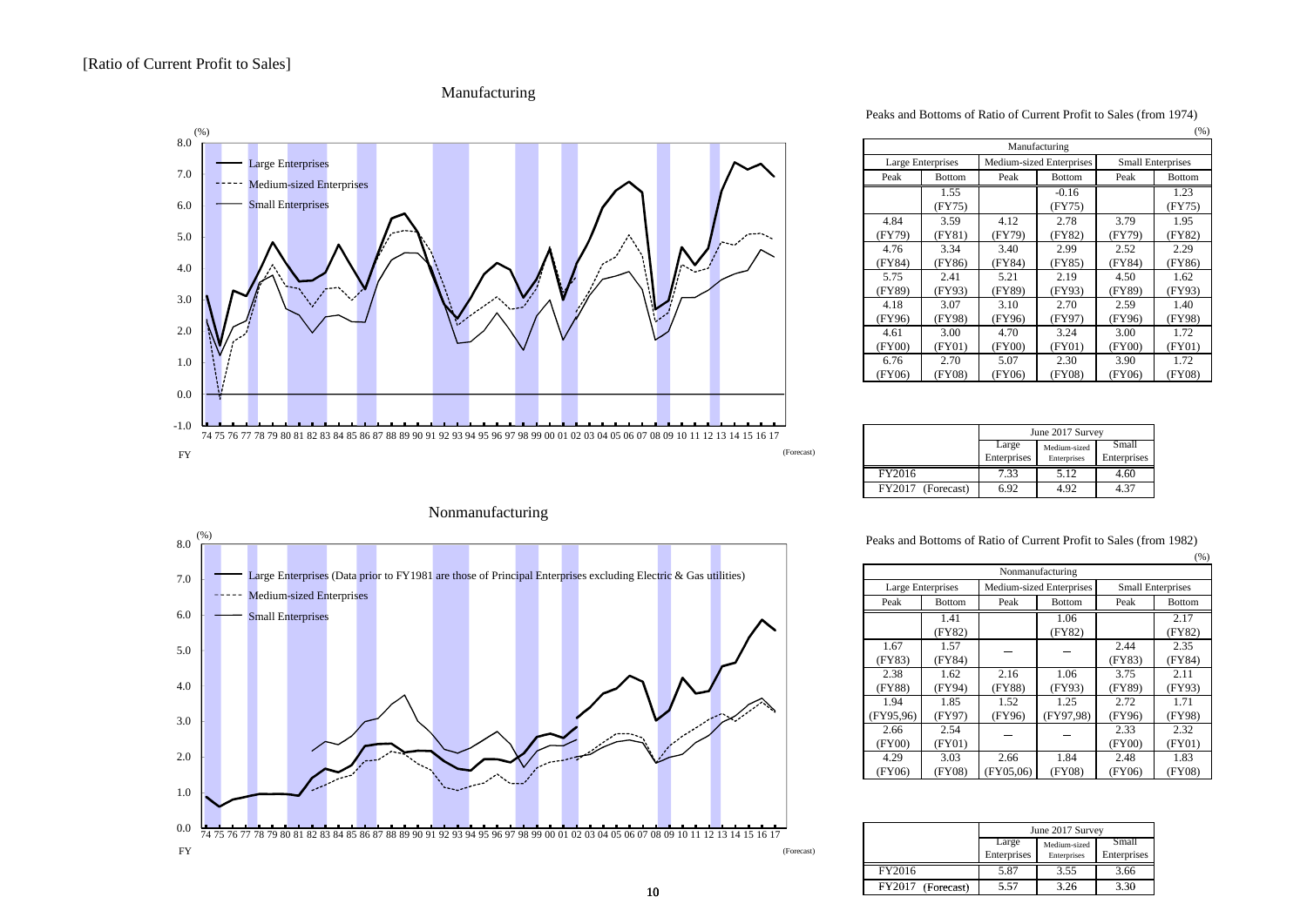[Developments of Fixed Investment including Land Purchasing Expenses] Notes: 1. The graphs indicate the revision pattern of fixed investment. The horizontal axis represents the point of time when the survey is

 conducted for each fiscal year. Namely, the first survey for each year (March survey) is on the left, and the last survey (June survey of the following year; actual result) is on the right. The vertical axis represents the year-to-year percent change. 2. There is a discontinuity in the data in December 2014 due to the regular revision of the sample enterprises.

(Year-to-year % change)

(1) Large Enterprises 3. Excludes software and R&D investment.

Manufacturing All industries Nonmanufacturing and All industries







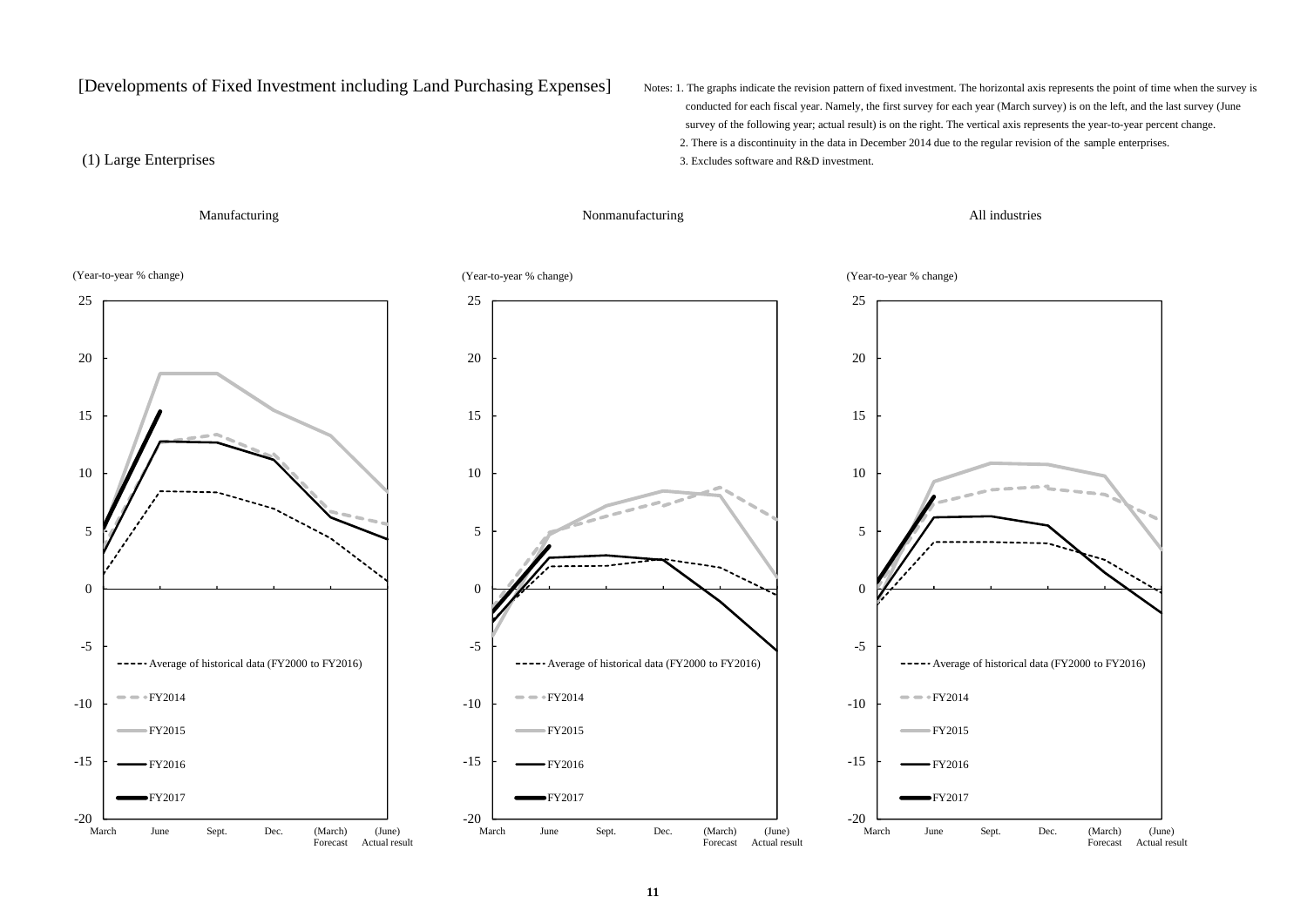# (2) Small Enterprises

## Manufacturing All industries

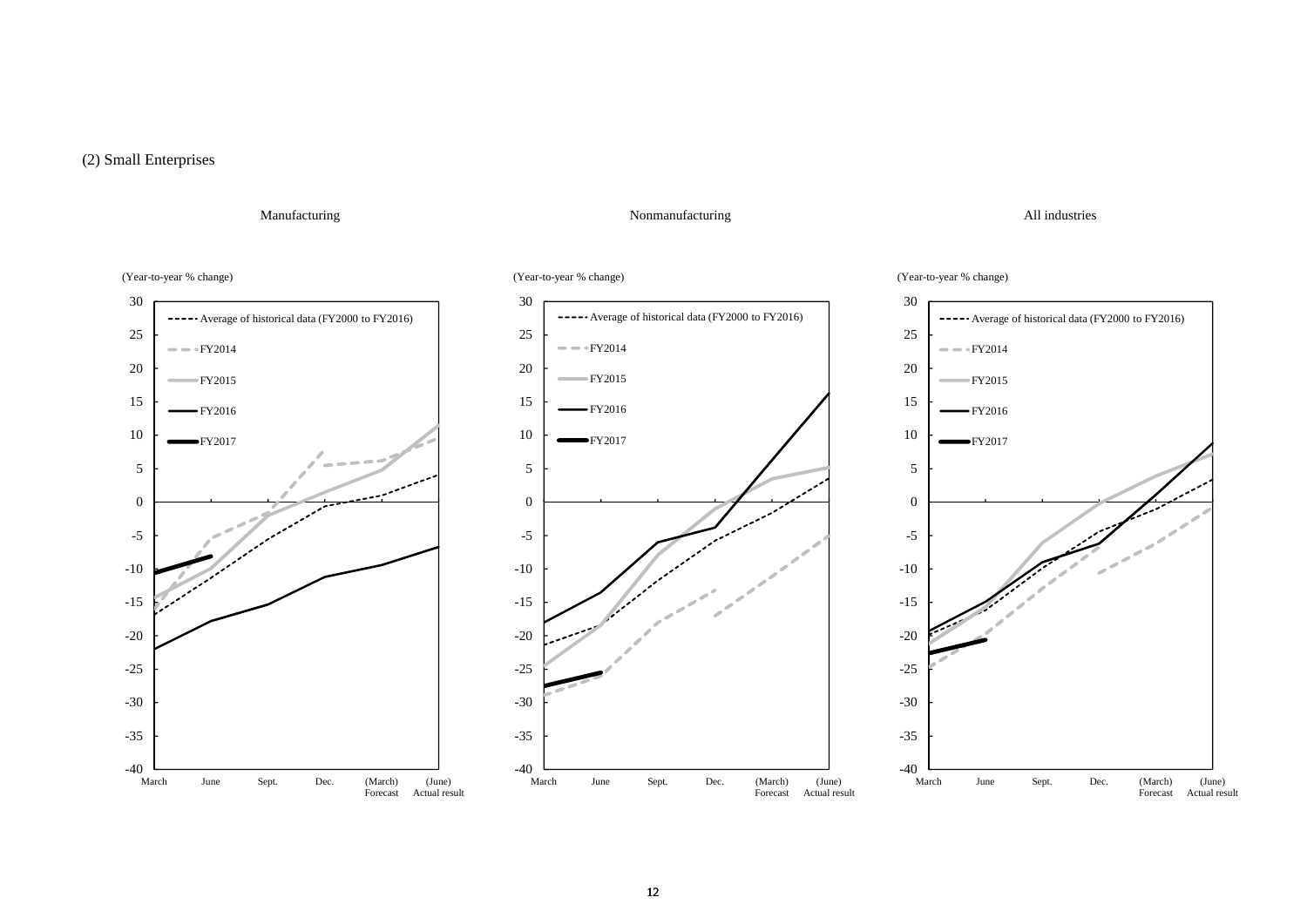# [Production Capacity (Manufacturing)] Peaks and Bottoms of Production Capacity (from May 1977)



## [Employment Conditions (All industries)] [Employment Conditions (All



### (Diffusion index of "Excessive capacity" minus "Insufficient capacity," % points)

| Manufacturing |                                               |               |                |                          |               |
|---------------|-----------------------------------------------|---------------|----------------|--------------------------|---------------|
|               | Medium-sized Enterprises<br>Large Enterprises |               |                | <b>Small Enterprises</b> |               |
| Peak          | <b>Bottom</b>                                 | Peak          | <b>Bottom</b>  | Peak                     | <b>Bottom</b> |
| 39            | 3                                             | 27            | -6             | 16                       | $-7$          |
| (78/2)        | (80/5)                                        | (78/2)        | (80/5)         | (78/2)                   | (80/5)        |
| 29            | 8                                             | 24            | $\mathfrak{D}$ | 14                       | $-2$          |
| (83/2)        | (85/2, 5)                                     | (83/2)        | (84/8, 85/2)   | (83/2)                   | (84/5)        |
| 24            | $-12$                                         | 20            | $-16$          | 17                       | $-13$         |
| (86/11)       | (90/11)                                       | (86/11,87/2)  | (91/2)         | (87/2)                   | (90/11, 91/2) |
| 32            | 6                                             | 33            | 8              | 25                       | 5             |
| (94/2)        | (97/9)                                        | (94/2)        | (97/9)         | (94/2)                   | (97/3)        |
| 30            | 16                                            | 33            | 12             | 29                       | 16            |
| (99/6)        | (00/9)                                        | (99/3)        | (00/12)        | (99/6)                   | (00/12)       |
| 33            | $-3$                                          | 33            | $-4$           | 29                       | $\Omega$      |
| (02/3)        | (07/6)                                        | (01/12, 02/3) | (07/12)        | (01/12, 02/3)            | (06/12,07/3)  |
| 39            | 9                                             | 35            | 9              | 38                       | 10            |
| (09/3)        | (11/9, 12)                                    | (09/3, 6)     | (11/9)         | (09/6)                   | (11/12)       |
| 14            |                                               | 15            |                | 15                       |               |
| (12/12)       |                                               | (12/12, 13/3) |                | (12/12, 13/3)            |               |

|               | June 2017 Survey |              |             |  |
|---------------|------------------|--------------|-------------|--|
|               | Large            | Medium-sized | Small       |  |
|               | Enterprises      | Enterprises  | Enterprises |  |
| Actual result |                  |              |             |  |
| Forecast      |                  |              |             |  |

### Peaks and Bottoms of Employment Conditions (from May 1986)

| (Diffusion index of "Excessive employment" minus "Insufficient employment," % points) |                |                          |               |                          |               |  |
|---------------------------------------------------------------------------------------|----------------|--------------------------|---------------|--------------------------|---------------|--|
|                                                                                       | All industries |                          |               |                          |               |  |
| Large Enterprises                                                                     |                | Medium-sized Enterprises |               | <b>Small Enterprises</b> |               |  |
| Peak                                                                                  | <b>Bottom</b>  | Peak                     | <b>Bottom</b> | Peak                     | <b>Bottom</b> |  |
| 17                                                                                    | $-40$          | 12                       | $-50$         | 10                       | $-47$         |  |
| (87/2, 5)                                                                             | (91/2)         | (87/5)                   | (91/2)        | (87/5)                   | (90/11, 91/2) |  |
| 29                                                                                    | 10             | 20                       | $\mathcal{R}$ | 10                       | -4            |  |
| (94/2)                                                                                | (97/9)         | (94/2, 5, 8)             | (97/3)        | (94/5, 95/8)             | (97/3)        |  |
| 32                                                                                    | 19             | 24                       | 6             | 21                       | 9             |  |
| (99/3, 6)                                                                             | (01/3)         | (98/12)                  | (00/12)       | (99/3, 6)                | (00/12)       |  |
| 28                                                                                    | $-13$          | 18                       | $-12$         | 20                       | $-10$         |  |
| (01/12)                                                                               | (07/3, 12)     | (01/12)                  | (07/3)        | (01/12, 02/3)            | (06/12,07/3)  |  |
| 20                                                                                    | 3              | 22                       | $\Omega$      | 23                       |               |  |
| (09/3, 6)                                                                             | (12/3,6)       | (09/06)                  | (12/3)        | (09/6)                   | (12/3)        |  |
| 4                                                                                     |                |                          |               |                          |               |  |
| (12/12)                                                                               |                | (12/6, 9)                |               | (12/6)                   |               |  |

|               | June 2017 Survey |              |             |  |
|---------------|------------------|--------------|-------------|--|
|               | Large            | Medium-sized | Small       |  |
|               | Enterprises      | Enterprises  | Enterprises |  |
| Actual result | $-16$            | $-25$        | :27         |  |
| Forecast      | $-18$            |              | -33         |  |